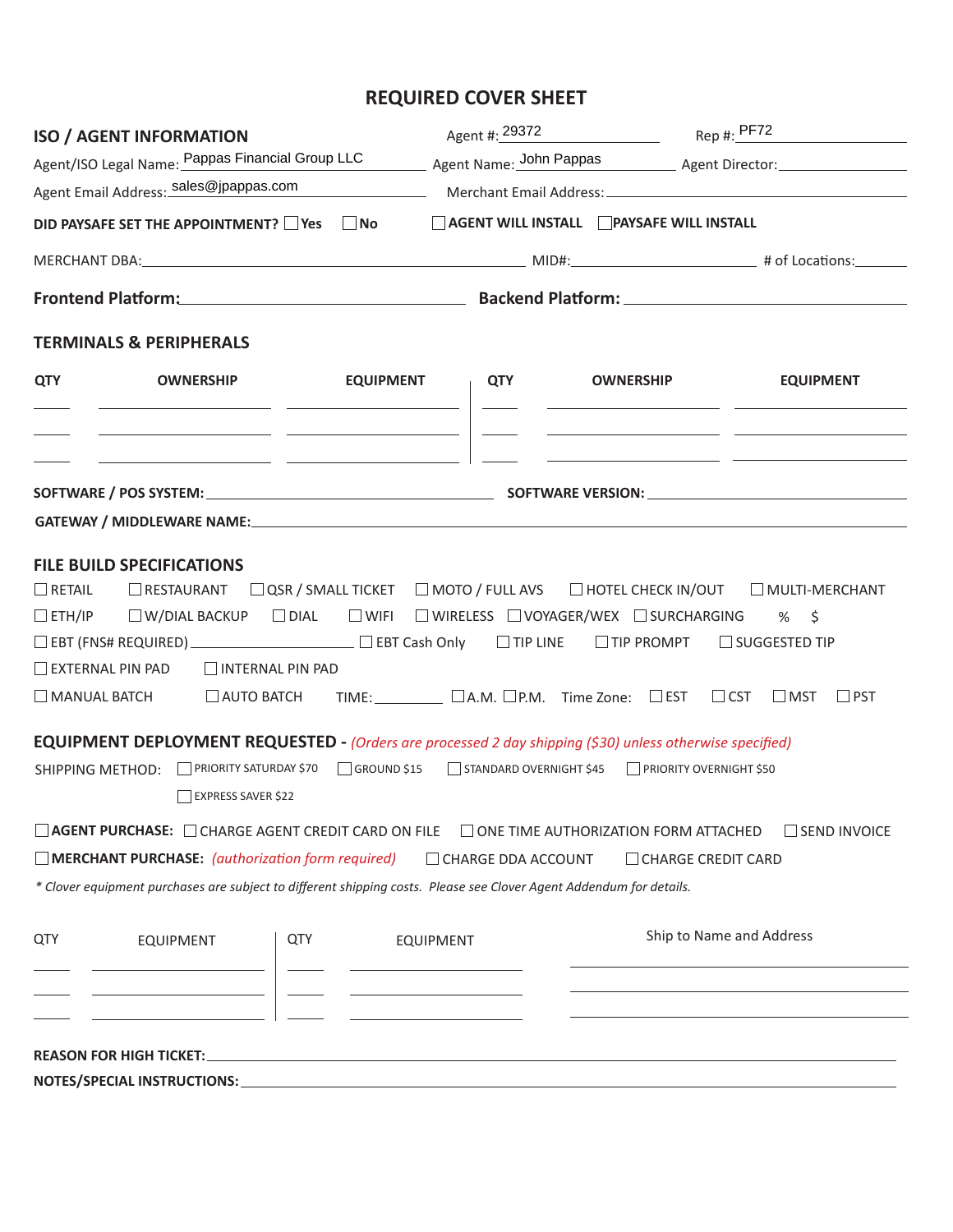

P.O. Box 8339 The Woodlands, TX 77387 Ph.: (800) 327‐0093



**Woodforest National Bank** P.O. Box 9243 The Woodlands, TX 77387-9243 Ph.: (877) 525-5113

| $ \mathsf{X} $ New Account<br>Additional Location Main Location MID:                                                                                                                                                                                                                                                                                                                                                                                                                                                                                                                                                                                                                                                                                                                                                                                                                                                                                                                                                                                                                                                                                                                                                                                                                                                                                                                                                                                                                                                                                                                                                         |                                                                                                                                    |                                                                     |                                                                                                                                |                                         |  |                                                                                    |  |  |
|------------------------------------------------------------------------------------------------------------------------------------------------------------------------------------------------------------------------------------------------------------------------------------------------------------------------------------------------------------------------------------------------------------------------------------------------------------------------------------------------------------------------------------------------------------------------------------------------------------------------------------------------------------------------------------------------------------------------------------------------------------------------------------------------------------------------------------------------------------------------------------------------------------------------------------------------------------------------------------------------------------------------------------------------------------------------------------------------------------------------------------------------------------------------------------------------------------------------------------------------------------------------------------------------------------------------------------------------------------------------------------------------------------------------------------------------------------------------------------------------------------------------------------------------------------------------------------------------------------------------------|------------------------------------------------------------------------------------------------------------------------------------|---------------------------------------------------------------------|--------------------------------------------------------------------------------------------------------------------------------|-----------------------------------------|--|------------------------------------------------------------------------------------|--|--|
| Ownership Change Previous Owner's MID:                                                                                                                                                                                                                                                                                                                                                                                                                                                                                                                                                                                                                                                                                                                                                                                                                                                                                                                                                                                                                                                                                                                                                                                                                                                                                                                                                                                                                                                                                                                                                                                       |                                                                                                                                    |                                                                     | Agent #: 29372                                                                                                                 |                                         |  | Office #:                                                                          |  |  |
| I. BUSINESS INFORMATION (ALL FIELDS IN THIS SECTION ARE MANDATORY)                                                                                                                                                                                                                                                                                                                                                                                                                                                                                                                                                                                                                                                                                                                                                                                                                                                                                                                                                                                                                                                                                                                                                                                                                                                                                                                                                                                                                                                                                                                                                           |                                                                                                                                    |                                                                     |                                                                                                                                |                                         |  |                                                                                    |  |  |
| Type of Ownership: □ Sole Proprietor<br>Partnership<br>LLC / LLP<br>Corporation<br>Non-Profit<br><b>Product / Service Sold:</b>                                                                                                                                                                                                                                                                                                                                                                                                                                                                                                                                                                                                                                                                                                                                                                                                                                                                                                                                                                                                                                                                                                                                                                                                                                                                                                                                                                                                                                                                                              |                                                                                                                                    |                                                                     |                                                                                                                                |                                         |  |                                                                                    |  |  |
| Legal Business Name:                                                                                                                                                                                                                                                                                                                                                                                                                                                                                                                                                                                                                                                                                                                                                                                                                                                                                                                                                                                                                                                                                                                                                                                                                                                                                                                                                                                                                                                                                                                                                                                                         |                                                                                                                                    |                                                                     | DBA:                                                                                                                           |                                         |  |                                                                                    |  |  |
| <b>CORPORATE ADDRESS AND INFORMATION</b>                                                                                                                                                                                                                                                                                                                                                                                                                                                                                                                                                                                                                                                                                                                                                                                                                                                                                                                                                                                                                                                                                                                                                                                                                                                                                                                                                                                                                                                                                                                                                                                     |                                                                                                                                    |                                                                     | PHYSICAL ADDRESS AND INFORMATION<br>Same as Corporate Address                                                                  |                                         |  |                                                                                    |  |  |
| Address:                                                                                                                                                                                                                                                                                                                                                                                                                                                                                                                                                                                                                                                                                                                                                                                                                                                                                                                                                                                                                                                                                                                                                                                                                                                                                                                                                                                                                                                                                                                                                                                                                     |                                                                                                                                    |                                                                     | Address: (No P.O. Box)                                                                                                         |                                         |  |                                                                                    |  |  |
| City, State, Zip:                                                                                                                                                                                                                                                                                                                                                                                                                                                                                                                                                                                                                                                                                                                                                                                                                                                                                                                                                                                                                                                                                                                                                                                                                                                                                                                                                                                                                                                                                                                                                                                                            |                                                                                                                                    |                                                                     | City, State, Zip:                                                                                                              |                                         |  |                                                                                    |  |  |
| Phone:                                                                                                                                                                                                                                                                                                                                                                                                                                                                                                                                                                                                                                                                                                                                                                                                                                                                                                                                                                                                                                                                                                                                                                                                                                                                                                                                                                                                                                                                                                                                                                                                                       | Fax:                                                                                                                               |                                                                     | Phone:<br>Fax:                                                                                                                 |                                         |  |                                                                                    |  |  |
| Email:                                                                                                                                                                                                                                                                                                                                                                                                                                                                                                                                                                                                                                                                                                                                                                                                                                                                                                                                                                                                                                                                                                                                                                                                                                                                                                                                                                                                                                                                                                                                                                                                                       |                                                                                                                                    |                                                                     | <b>Customer Service Phone:</b><br>Do you currently accept Visa/MC/Discover® Network?                                           |                                         |  |                                                                                    |  |  |
| Web site:                                                                                                                                                                                                                                                                                                                                                                                                                                                                                                                                                                                                                                                                                                                                                                                                                                                                                                                                                                                                                                                                                                                                                                                                                                                                                                                                                                                                                                                                                                                                                                                                                    |                                                                                                                                    |                                                                     |                                                                                                                                | (if yes, attach 3 months statements)    |  | $\mathbf{X}$ Yes<br>No                                                             |  |  |
| MCC SIC Code:                                                                                                                                                                                                                                                                                                                                                                                                                                                                                                                                                                                                                                                                                                                                                                                                                                                                                                                                                                                                                                                                                                                                                                                                                                                                                                                                                                                                                                                                                                                                                                                                                |                                                                                                                                    |                                                                     | Date Business Started (Mo/Yr):                                                                                                 |                                         |  |                                                                                    |  |  |
| Indicate if Classified as: $\Box$                                                                                                                                                                                                                                                                                                                                                                                                                                                                                                                                                                                                                                                                                                                                                                                                                                                                                                                                                                                                                                                                                                                                                                                                                                                                                                                                                                                                                                                                                                                                                                                            | <b>Small Business</b><br><b>Disadvantaged Business</b>                                                                             |                                                                     | Number of Locations:                                                                                                           |                                         |  |                                                                                    |  |  |
| <b>II. PROCESSING VOLUME (ALL CARD TYPES)</b>                                                                                                                                                                                                                                                                                                                                                                                                                                                                                                                                                                                                                                                                                                                                                                                                                                                                                                                                                                                                                                                                                                                                                                                                                                                                                                                                                                                                                                                                                                                                                                                |                                                                                                                                    |                                                                     |                                                                                                                                |                                         |  |                                                                                    |  |  |
| <b>Average Ticket</b>                                                                                                                                                                                                                                                                                                                                                                                                                                                                                                                                                                                                                                                                                                                                                                                                                                                                                                                                                                                                                                                                                                                                                                                                                                                                                                                                                                                                                                                                                                                                                                                                        | <b>Typical High-End Ticket</b>                                                                                                     |                                                                     | <b>Monthly Bank Card Volume</b>                                                                                                | <b>Monthly Amex Volume</b>              |  | <b>Annual Volume</b>                                                               |  |  |
| \$                                                                                                                                                                                                                                                                                                                                                                                                                                                                                                                                                                                                                                                                                                                                                                                                                                                                                                                                                                                                                                                                                                                                                                                                                                                                                                                                                                                                                                                                                                                                                                                                                           | \$                                                                                                                                 | \$                                                                  |                                                                                                                                | \$                                      |  | \$                                                                                 |  |  |
|                                                                                                                                                                                                                                                                                                                                                                                                                                                                                                                                                                                                                                                                                                                                                                                                                                                                                                                                                                                                                                                                                                                                                                                                                                                                                                                                                                                                                                                                                                                                                                                                                              | Percent of Business (MUST = 100%)                                                                                                  |                                                                     |                                                                                                                                | Sales Method (MUST = 100%)              |  |                                                                                    |  |  |
| Card Swiped / EMV<br>%                                                                                                                                                                                                                                                                                                                                                                                                                                                                                                                                                                                                                                                                                                                                                                                                                                                                                                                                                                                                                                                                                                                                                                                                                                                                                                                                                                                                                                                                                                                                                                                                       |                                                                                                                                    |                                                                     | %                                                                                                                              | <b>Store Front (Cardholder Present)</b> |  | %<br><b>Internet Services (eCommerce)</b>                                          |  |  |
| <b>Keyed (Card Present)</b><br>%                                                                                                                                                                                                                                                                                                                                                                                                                                                                                                                                                                                                                                                                                                                                                                                                                                                                                                                                                                                                                                                                                                                                                                                                                                                                                                                                                                                                                                                                                                                                                                                             |                                                                                                                                    |                                                                     | %<br>Mail / Phone Order<br>Other, Specify:<br>%<br>List all 3 <sup>rd</sup> -party agents that have access to cardholder data: |                                         |  |                                                                                    |  |  |
| ℅                                                                                                                                                                                                                                                                                                                                                                                                                                                                                                                                                                                                                                                                                                                                                                                                                                                                                                                                                                                                                                                                                                                                                                                                                                                                                                                                                                                                                                                                                                                                                                                                                            | <b>Keyed (Card Not Present)</b>                                                                                                    |                                                                     |                                                                                                                                |                                         |  |                                                                                    |  |  |
|                                                                                                                                                                                                                                                                                                                                                                                                                                                                                                                                                                                                                                                                                                                                                                                                                                                                                                                                                                                                                                                                                                                                                                                                                                                                                                                                                                                                                                                                                                                                                                                                                              | III. PRODUCT ADVERTISING, SALES, AND DELIVERY - - REQUIRED QUESTIONS 1-9 MUST BE ANSWERED - MOTO QUESTIONS - 1-17 MUST BE ANSWERED |                                                                     |                                                                                                                                |                                         |  |                                                                                    |  |  |
| 1. Description of product sold:                                                                                                                                                                                                                                                                                                                                                                                                                                                                                                                                                                                                                                                                                                                                                                                                                                                                                                                                                                                                                                                                                                                                                                                                                                                                                                                                                                                                                                                                                                                                                                                              |                                                                                                                                    |                                                                     |                                                                                                                                | 10. Name of fulfillment house, if any:  |  |                                                                                    |  |  |
| 2. How does the customer purchase/order the product?<br>In Person<br>By Mail                                                                                                                                                                                                                                                                                                                                                                                                                                                                                                                                                                                                                                                                                                                                                                                                                                                                                                                                                                                                                                                                                                                                                                                                                                                                                                                                                                                                                                                                                                                                                 |                                                                                                                                    | 11. At what point is consumer paid in full?<br>100% Paid in Advance |                                                                                                                                | 100% Paid Upon Delivery / Completion    |  |                                                                                    |  |  |
| 3. What is the delivery time frame to the consumer?<br>$0-7$ days<br>8-14 days                                                                                                                                                                                                                                                                                                                                                                                                                                                                                                                                                                                                                                                                                                                                                                                                                                                                                                                                                                                                                                                                                                                                                                                                                                                                                                                                                                                                                                                                                                                                               | 15-30 days<br>$30+$ days                                                                                                           |                                                                     |                                                                                                                                |                                         |  | 12. When you receive an authorization, how long before the merchandise is shipped? |  |  |
| 4. What is your return, cancellation, or refund policy?                                                                                                                                                                                                                                                                                                                                                                                                                                                                                                                                                                                                                                                                                                                                                                                                                                                                                                                                                                                                                                                                                                                                                                                                                                                                                                                                                                                                                                                                                                                                                                      |                                                                                                                                    |                                                                     | 13. List the name(s) and address(es) of vendor(s) from whom the product is purchased:                                          |                                         |  |                                                                                    |  |  |
| 5. What percentage of your business is:<br>% Deposits / Future Services?                                                                                                                                                                                                                                                                                                                                                                                                                                                                                                                                                                                                                                                                                                                                                                                                                                                                                                                                                                                                                                                                                                                                                                                                                                                                                                                                                                                                                                                                                                                                                     | % Cash & Carry?                                                                                                                    |                                                                     | 14. What shipping service do you use to deliver products to consumers?<br>UPS Airborne<br>Fed Ex<br><b>USPS Express</b>        |                                         |  |                                                                                    |  |  |
| 6. In what geographic areas will the product be marketed and sold?                                                                                                                                                                                                                                                                                                                                                                                                                                                                                                                                                                                                                                                                                                                                                                                                                                                                                                                                                                                                                                                                                                                                                                                                                                                                                                                                                                                                                                                                                                                                                           |                                                                                                                                    |                                                                     | 15. How do you advertise?<br>Catalog $\Box$ TV or Radio<br>Direct Mail/Flyers<br>Internet                                      |                                         |  |                                                                                    |  |  |
| 7. What percentage of sales transactions are with international cards?<br>%                                                                                                                                                                                                                                                                                                                                                                                                                                                                                                                                                                                                                                                                                                                                                                                                                                                                                                                                                                                                                                                                                                                                                                                                                                                                                                                                                                                                                                                                                                                                                  |                                                                                                                                    |                                                                     | 16. What is your warranty/guaranty?<br>By Merchant<br>By Manufacturer<br>Provide description:                                  |                                         |  |                                                                                    |  |  |
| 8. Who owns product?<br>Merchant                                                                                                                                                                                                                                                                                                                                                                                                                                                                                                                                                                                                                                                                                                                                                                                                                                                                                                                                                                                                                                                                                                                                                                                                                                                                                                                                                                                                                                                                                                                                                                                             | Vendor (Drop Ship Required)                                                                                                        | 17. Is your business seasonal?<br><b>No</b><br>Yes<br>Months:<br>to |                                                                                                                                |                                         |  |                                                                                    |  |  |
| 9. Are consumers required to provide a deposit?                                                                                                                                                                                                                                                                                                                                                                                                                                                                                                                                                                                                                                                                                                                                                                                                                                                                                                                                                                                                                                                                                                                                                                                                                                                                                                                                                                                                                                                                                                                                                                              | No                                                                                                                                 | Yes (Percentage:                                                    | $\frac{9}{6}$                                                                                                                  | Incremental Payments (Percentages       |  | %,<br>$\%$ ,<br>$\%$ ,<br>%                                                        |  |  |
| IV. ASSOCIATION DISCLOSURE (Visa and MasterCard Member Bank: Woodforest National Bank, P.O. Box 9243, The Woodlands, TX 77387, (877) 525-5113)                                                                                                                                                                                                                                                                                                                                                                                                                                                                                                                                                                                                                                                                                                                                                                                                                                                                                                                                                                                                                                                                                                                                                                                                                                                                                                                                                                                                                                                                               |                                                                                                                                    |                                                                     |                                                                                                                                |                                         |  |                                                                                    |  |  |
| Association Disclosure: Merchant Understands and Agrees to the Following Language Regarding Responsibilities: Member Bank Responsibilities: (1) A VISA member is the<br>only entity approved to extended acceptance of VISA products directly to a merchant. (2) A VISA member must be a principal (signer) to the Merchant Agreement. (3) Wood-<br>forest National Bank is responsible for and must provide settlement funds to the merchant. (4) Woodforest National Bank is responsible for all funds held in reserve that are<br>derived from settlement. (5) Woodforest National Bank is responsible for educating merchants on pertinent VISA International Operating Regulations with which merchants<br>must comply. Merchant Responsibilities: (1) Ensure compliance with cardholder data security and storage requirements. (2) Maintain fraud and chargebacks below thresh-<br>olds. (3) Review and understand the terms of the Merchant Agreement. (4) Comply with VISA International Operating Regulations. (You may download "Visa Regulations"<br>from Visa's website at: http://usa.visa.com/merchants/operations/op_regulations.html You may download "MasterCard Regulations" from MasterCard's website at https://<br>www.mastercard.us/content/mccom/en-us/merchants.html/:). The responsibilities listed above do not supersede the terms of the Merchant Agreement and are provided<br>to ensure that the merchant understands some of the important obligations of each party and that the VISA Member, Woodforest National Bank, is the ultimate authority<br>should the Merchant have any problems. |                                                                                                                                    |                                                                     |                                                                                                                                |                                         |  |                                                                                    |  |  |
| <b>Print Name</b>                                                                                                                                                                                                                                                                                                                                                                                                                                                                                                                                                                                                                                                                                                                                                                                                                                                                                                                                                                                                                                                                                                                                                                                                                                                                                                                                                                                                                                                                                                                                                                                                            |                                                                                                                                    | Title                                                               | Signature<br>x                                                                                                                 |                                         |  | Date                                                                               |  |  |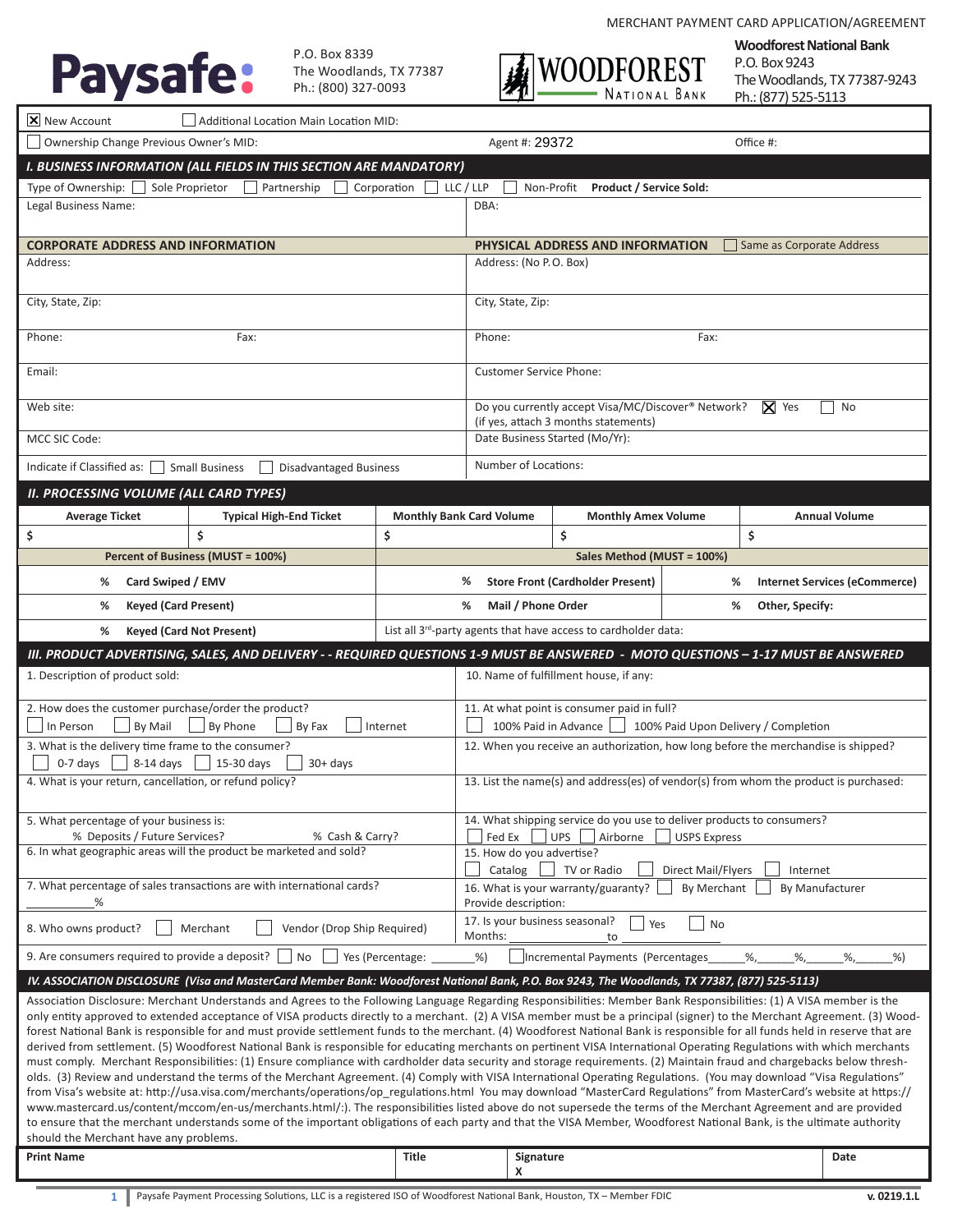| <b>Legal Business Name:</b>                                                                                                                                                                                                                                                                                                                                                                                                                                                                                             |                                                                                                                                                                                                                         |                                                               |        |               |                                       |                                                                                                                |                                                                  |                               |                                                                                   |                                     |  |  |
|-------------------------------------------------------------------------------------------------------------------------------------------------------------------------------------------------------------------------------------------------------------------------------------------------------------------------------------------------------------------------------------------------------------------------------------------------------------------------------------------------------------------------|-------------------------------------------------------------------------------------------------------------------------------------------------------------------------------------------------------------------------|---------------------------------------------------------------|--------|---------------|---------------------------------------|----------------------------------------------------------------------------------------------------------------|------------------------------------------------------------------|-------------------------------|-----------------------------------------------------------------------------------|-------------------------------------|--|--|
| V. MERCHANT SITE SURVEY (TO BE COMPLETED BY SALES REPRESENTATIVE)                                                                                                                                                                                                                                                                                                                                                                                                                                                       |                                                                                                                                                                                                                         |                                                               |        |               |                                       |                                                                                                                |                                                                  |                               |                                                                                   |                                     |  |  |
|                                                                                                                                                                                                                                                                                                                                                                                                                                                                                                                         | Merchant Location: Store Front Warehouse                                                                                                                                                                                |                                                               | Other  | Area Zoned:   | Commercial                            | <b>Permanent Signage?</b>                                                                                      |                                                                  | <b>No</b><br>H<br>Yes         | <b>Inventory Consistent</b>                                                       |                                     |  |  |
| Website (DOMAIN REQUIRED) Residence<br>Office Building<br>$\Box$ Industrial                                                                                                                                                                                                                                                                                                                                                                                                                                             |                                                                                                                                                                                                                         |                                                               |        |               | Residential                           |                                                                                                                | Is Business Legitimate?   Yes                                    | No                            | with Business?<br>Yes $\blacksquare$<br>No l                                      |                                     |  |  |
| Business Location: II Owned<br>$\Box$ Leased<br>If leased, Landlord Name:<br>Landlord Phone:                                                                                                                                                                                                                                                                                                                                                                                                                            |                                                                                                                                                                                                                         |                                                               |        |               |                                       |                                                                                                                |                                                                  |                               |                                                                                   |                                     |  |  |
|                                                                                                                                                                                                                                                                                                                                                                                                                                                                                                                         | X  I hereby certify that I have conducted my review of this merchant to the best of my ability and that, to the best of my knowledge and belief, the information set forth in this<br>Application is true and accurate. |                                                               |        |               |                                       |                                                                                                                |                                                                  |                               |                                                                                   |                                     |  |  |
|                                                                                                                                                                                                                                                                                                                                                                                                                                                                                                                         | Inspected By (Print name) John Pappas                                                                                                                                                                                   |                                                               |        |               |                                       | Signature X and the state of the state of the state of the state of the state of the state of the state of the |                                                                  |                               | Date                                                                              |                                     |  |  |
| Banking Information for Debits (for example: Fees) Same as Bank Account #1<br><b>Banking Information for Credits (for example: Deposits)</b>                                                                                                                                                                                                                                                                                                                                                                            |                                                                                                                                                                                                                         |                                                               |        |               |                                       |                                                                                                                |                                                                  |                               |                                                                                   |                                     |  |  |
|                                                                                                                                                                                                                                                                                                                                                                                                                                                                                                                         | Bank Account #1 (DDA):<br>(attach copy of voided check)                                                                                                                                                                 |                                                               |        |               |                                       |                                                                                                                | Bank Account #2 (DDA):<br>(attach copy of voided check)          |                               |                                                                                   |                                     |  |  |
|                                                                                                                                                                                                                                                                                                                                                                                                                                                                                                                         | Bank Routing #1 (ABA):                                                                                                                                                                                                  |                                                               |        |               |                                       |                                                                                                                | Bank Routing #2 (ABA):                                           |                               |                                                                                   |                                     |  |  |
| Bank Name:                                                                                                                                                                                                                                                                                                                                                                                                                                                                                                              |                                                                                                                                                                                                                         |                                                               |        |               |                                       | Bank Name:                                                                                                     |                                                                  |                               |                                                                                   |                                     |  |  |
| Checking                                                                                                                                                                                                                                                                                                                                                                                                                                                                                                                | Savings                                                                                                                                                                                                                 | General Ledger                                                |        |               |                                       | Checking                                                                                                       | Savings<br>General Ledger                                        |                               |                                                                                   |                                     |  |  |
| Discount Method:                                                                                                                                                                                                                                                                                                                                                                                                                                                                                                        | Daily                                                                                                                                                                                                                   | Monthly                                                       |        |               |                                       |                                                                                                                |                                                                  |                               | Deposit Time Frame: Standard (1 Day Hold) Alternate Funding (Subject to approval) |                                     |  |  |
|                                                                                                                                                                                                                                                                                                                                                                                                                                                                                                                         | VI. RATES & FEES (FOR VISA, MASTERCARD, DISCOVER AND AMERICAN EXPRESS UNLESS OTHERWISE NOTED)                                                                                                                           |                                                               |        |               |                                       |                                                                                                                |                                                                  |                               |                                                                                   |                                     |  |  |
|                                                                                                                                                                                                                                                                                                                                                                                                                                                                                                                         |                                                                                                                                                                                                                         |                                                               |        |               | Non-Qualified                         |                                                                                                                |                                                                  |                               |                                                                                   |                                     |  |  |
|                                                                                                                                                                                                                                                                                                                                                                                                                                                                                                                         | X Interchange Plus                                                                                                                                                                                                      | <b>Discount</b>                                               | Rate   |               | Surcharge                             |                                                                                                                | Discount                                                         | Qualified                     | Mid-Qualified                                                                     | Non-Qualified                       |  |  |
| <b>Pricing<br/>Structure</b><br>(Visa, MC, Disc)                                                                                                                                                                                                                                                                                                                                                                                                                                                                        | (dues, fees, & assessments)                                                                                                                                                                                             | Credit                                                        |        | $.10 \% +$    | .50%                                  | <b>Tiered Pricing</b>                                                                                          | Credit                                                           | .10<br>%                      | $+ .10 \% + $0.00$                                                                | $+.10$ % + \$ 0.00                  |  |  |
|                                                                                                                                                                                                                                                                                                                                                                                                                                                                                                                         | Flat Rate Fee                                                                                                                                                                                                           | <b>Debit</b>                                                  |        | $0.10 \%$ : + | .50%                                  | <b>ERR Pricing</b>                                                                                             | <b>Debit</b>                                                     | $% +$                         | $% + $0.00$                                                                       | $%+$ \$ 0.00                        |  |  |
|                                                                                                                                                                                                                                                                                                                                                                                                                                                                                                                         | Transaction Fee (includes returns):                                                                                                                                                                                     |                                                               | \$.10  |               |                                       | <b>American Express OptBlue</b>                                                                                | MCC/SIC                                                          | Qualified                     | Mid-Qualified                                                                     | Non-Qualified                       |  |  |
| \$<br>Other Item Fee - Credit:                                                                                                                                                                                                                                                                                                                                                                                                                                                                                          |                                                                                                                                                                                                                         | <b>Pricing Structure:</b><br>$ \mathsf{X} $ Cost Plus Pricing |        |               |                                       |                                                                                                                | $0.18 \%$ + % + \$ 0.00                                          | % + \$ 0.00                   |                                                                                   |                                     |  |  |
|                                                                                                                                                                                                                                                                                                                                                                                                                                                                                                                         | Other Item Fee - Signature Debit:                                                                                                                                                                                       |                                                               | \$     |               | <b>Tiered Pricing</b>                 |                                                                                                                | Transaction Fee:                                                 |                               | \$.10                                                                             | $\Box$ Opt out of                   |  |  |
|                                                                                                                                                                                                                                                                                                                                                                                                                                                                                                                         |                                                                                                                                                                                                                         |                                                               |        |               | <b>ERR Pricing</b>                    |                                                                                                                |                                                                  |                               |                                                                                   | American Express Card               |  |  |
|                                                                                                                                                                                                                                                                                                                                                                                                                                                                                                                         | Other Discount Rate - Credit:                                                                                                                                                                                           |                                                               |        | %             |                                       |                                                                                                                | Card Network Fees:<br>Pass Through<br><b>Marketing Materials</b> |                               |                                                                                   |                                     |  |  |
|                                                                                                                                                                                                                                                                                                                                                                                                                                                                                                                         | Other Discount Rate - Signature Debit:                                                                                                                                                                                  |                                                               |        | %             |                                       | <b>American Express Direct</b>                                                                                 | Amex Direct SE#:<br>Transaction Fee: \$                          |                               |                                                                                   |                                     |  |  |
| *American Express acceptance is automatically included along with Visa, MasterCard, and Discover. If no pricing method is selected for American Express or Amex Transaction Fee, then pricing<br>method shall be the same as Visa, MasterCard and discover. The default rates applicable for acceptance of American Express cards are as follows:<br>(1) If Merchant is set up on TIERED Rates or ERR< then Qualified Rate: 2.99%, Mid-Qualified Rate +0.50%, and Non-Qualified +0.90%, and \$0.30 Amex Transaction Fee |                                                                                                                                                                                                                         |                                                               |        |               |                                       |                                                                                                                |                                                                  |                               |                                                                                   |                                     |  |  |
|                                                                                                                                                                                                                                                                                                                                                                                                                                                                                                                         | (2) ALL OTHER MERCHANTS (NON-TIERED), then Amex Direct Costs + 0.99%, and \$0.30 Amex Transaction Fee                                                                                                                   |                                                               |        |               |                                       |                                                                                                                |                                                                  |                               |                                                                                   |                                     |  |  |
|                                                                                                                                                                                                                                                                                                                                                                                                                                                                                                                         | <b>Address Verification Fee:</b>                                                                                                                                                                                        | \$0.02                                                        |        |               |                                       | Monthly Foundry Business Insights (FBI) Fee:                                                                   | Merchant Club<br>\$39.99                                         |                               |                                                                                   |                                     |  |  |
|                                                                                                                                                                                                                                                                                                                                                                                                                                                                                                                         | Annual Customer Service Fee:                                                                                                                                                                                            | \$125                                                         |        |               | See section 2.61 for further details. |                                                                                                                |                                                                  | # of Units:<br>unit           | per<br>Ś                                                                          |                                     |  |  |
| Batch Header Fee:                                                                                                                                                                                                                                                                                                                                                                                                                                                                                                       |                                                                                                                                                                                                                         | \$0.20                                                        |        |               | Monthly Merchant Foundry Fee:         |                                                                                                                | \$                                                               |                               |                                                                                   | EBT Cash EBT Food<br>Per Trans      |  |  |
| Chargeback Fee:                                                                                                                                                                                                                                                                                                                                                                                                                                                                                                         |                                                                                                                                                                                                                         | \$25                                                          |        |               |                                       |                                                                                                                |                                                                  |                               | Stamp<br>\$<br><b>FNS#:</b>                                                       |                                     |  |  |
| Monthly Service Fee:                                                                                                                                                                                                                                                                                                                                                                                                                                                                                                    |                                                                                                                                                                                                                         | \$ 10                                                         |        |               |                                       |                                                                                                                |                                                                  |                               |                                                                                   | $3.5 \% + $$                        |  |  |
|                                                                                                                                                                                                                                                                                                                                                                                                                                                                                                                         | Monthly Minimum Discount Fee:                                                                                                                                                                                           | \$0                                                           |        |               | Voice Authorization Fee:              |                                                                                                                | \$1.00                                                           |                               | Wright Express Rate:                                                              |                                     |  |  |
| Retrieval/Representment Fee:<br><b>Regulatory Product Fee:</b><br>\$15                                                                                                                                                                                                                                                                                                                                                                                                                                                  |                                                                                                                                                                                                                         |                                                               |        | \$4.95        | Voyager Rate:<br>$3.5% + $$           |                                                                                                                |                                                                  |                               |                                                                                   |                                     |  |  |
| Initial One Time Setup Fee:<br>\$0<br>PCI Protection Plan:                                                                                                                                                                                                                                                                                                                                                                                                                                                              |                                                                                                                                                                                                                         |                                                               | \$9.95 |               |                                       |                                                                                                                |                                                                  |                               |                                                                                   |                                     |  |  |
|                                                                                                                                                                                                                                                                                                                                                                                                                                                                                                                         | Touch Tone Transaction Fee:                                                                                                                                                                                             | \$0                                                           |        |               | PCI Compliance Non-Validation Fee:    |                                                                                                                | \$19.95                                                          | Paper Statement Fee:          |                                                                                   | \$4.95                              |  |  |
| Gateway                                                                                                                                                                                                                                                                                                                                                                                                                                                                                                                 |                                                                                                                                                                                                                         | Monthly Fee:                                                  |        | \$            | + Transaction Fee:                    | \$                                                                                                             | Gateway Setup Fee:                                               |                               | \$                                                                                |                                     |  |  |
| 区                                                                                                                                                                                                                                                                                                                                                                                                                                                                                                                       | PIN Based Debit                                                                                                                                                                                                         | Discount Rate:                                                |        | .10 %         | + Transaction Fee:                    | \$.10                                                                                                          |                                                                  | Monthly PIN Debit Access Fee: | \$                                                                                | (Plus pass through<br>network fees) |  |  |
| \$<br>Monthly Fee:<br>+ Transaction Fee:<br>Wireless                                                                                                                                                                                                                                                                                                                                                                                                                                                                    |                                                                                                                                                                                                                         |                                                               |        | \$            | Wireless Setup Fee:                   |                                                                                                                | \$                                                               |                               |                                                                                   |                                     |  |  |
|                                                                                                                                                                                                                                                                                                                                                                                                                                                                                                                         | The following fees will be assessed to merchant if applicable: VISA ACQ ISA, APF, Misuse of Auth, Account Verification Fee, Staged Digital Wallet Fee, NPF/FANF, Zero Floor Limit,                                      |                                                               |        |               |                                       |                                                                                                                |                                                                  |                               |                                                                                   |                                     |  |  |

Transaction Integrity Fee, Int'l Acquiring, AFD Partial Auth Non-Participant, File Transmission, Credit Voucher Fees and Int'l Return Fees; MasterCard Account Status Fee, Secure Code Fees, Wholesale Travel B2B Fee, Acquirer Support, Cross Border, NABU, License, Kilobyte, CVC2, ICA AVS, Digital Enable, Processing Integrity Fees, Tran Proc Exel Fees, Freight Prog and Interchange Compliance Downgrade; Discover Data Usage, Int'l Processing, Service, Card Account Verification Fee, and Network Auth Fees; American Express Network Auth Fee; and PIN Debit Network Annual Fees.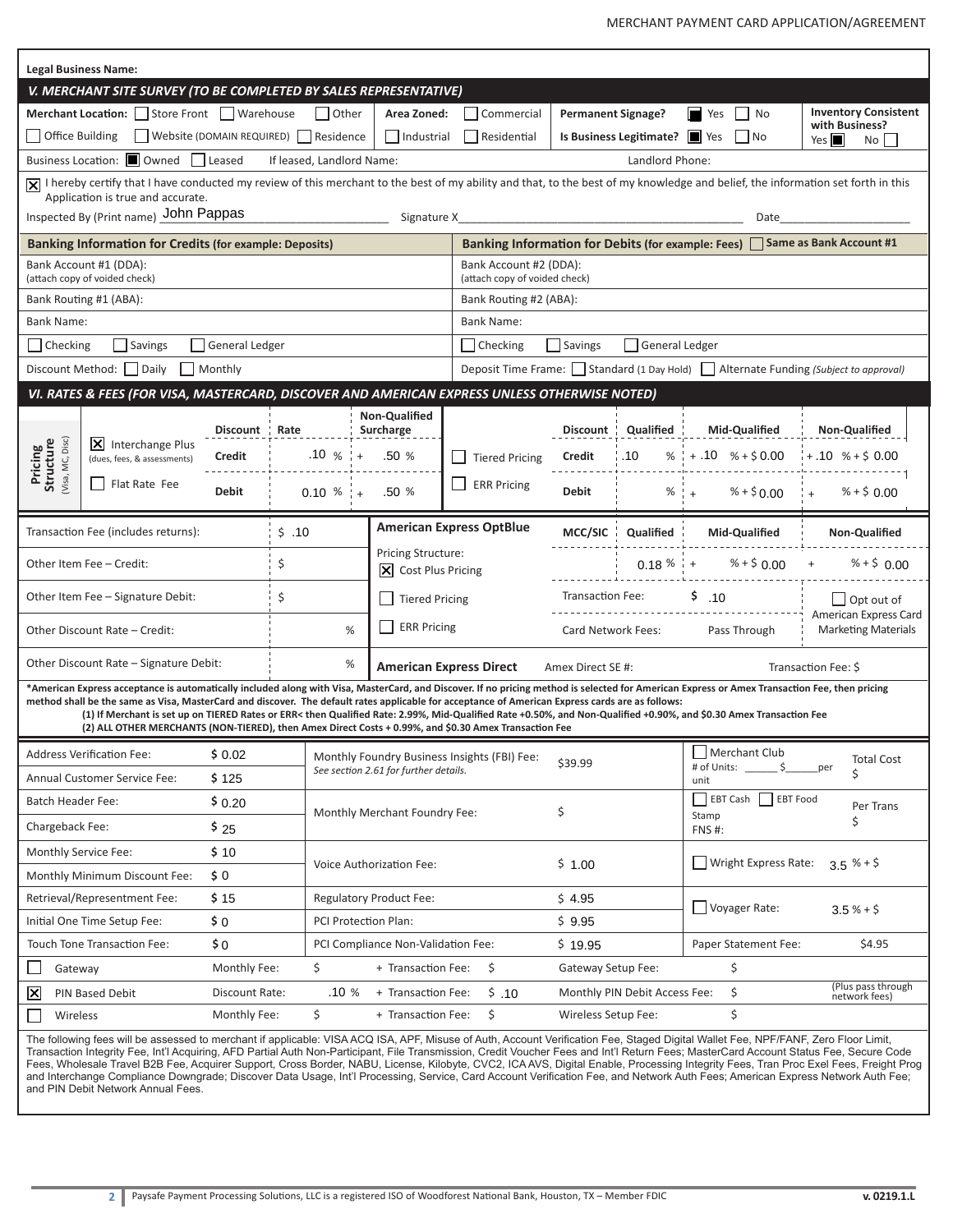|                                                                         | VII. OWNERS/OFFICERS (MUST REFLECT OWNERSHIP OF 25% OR MORE)                                                                                                                                                                                                                                                                                                                                   |                          |       |             |           |                                                                 |               |  |  |
|-------------------------------------------------------------------------|------------------------------------------------------------------------------------------------------------------------------------------------------------------------------------------------------------------------------------------------------------------------------------------------------------------------------------------------------------------------------------------------|--------------------------|-------|-------------|-----------|-----------------------------------------------------------------|---------------|--|--|
|                                                                         | Ownership: Each individual who directly or indirectly owns 25% or more of equity interest of the within named legal entity.                                                                                                                                                                                                                                                                    |                          |       |             |           |                                                                 |               |  |  |
| $\blacktriangleright$                                                   | Name                                                                                                                                                                                                                                                                                                                                                                                           | Title                    |       | Ownership % |           | Social Security #                                               | Date of Birth |  |  |
| Owner                                                                   | Residence Address, City, State, Zip                                                                                                                                                                                                                                                                                                                                                            |                          |       |             |           |                                                                 |               |  |  |
|                                                                         | Driver's License # / State                                                                                                                                                                                                                                                                                                                                                                     | Cell Phone Number        |       |             |           | <b>Email Address</b>                                            |               |  |  |
| $\sim$                                                                  | Name                                                                                                                                                                                                                                                                                                                                                                                           | Title                    |       | Ownership % |           | Social Security #                                               | Date of Birth |  |  |
| Owner                                                                   | Residence Address, City, State, Zip                                                                                                                                                                                                                                                                                                                                                            |                          |       |             |           |                                                                 |               |  |  |
|                                                                         | Driver's License # / State                                                                                                                                                                                                                                                                                                                                                                     | <b>Cell Phone Number</b> |       |             |           | <b>Email Address</b>                                            |               |  |  |
| $\boldsymbol{\mathsf{m}}$                                               | Name                                                                                                                                                                                                                                                                                                                                                                                           | Title                    |       | Ownership % |           | Social Security #                                               | Date of Birth |  |  |
| Owner                                                                   | Residence Address, City, State, Zip                                                                                                                                                                                                                                                                                                                                                            |                          |       |             |           |                                                                 |               |  |  |
|                                                                         | Driver's License # / State                                                                                                                                                                                                                                                                                                                                                                     | Cell Phone Number        |       |             |           | <b>Email Address</b>                                            |               |  |  |
|                                                                         | Name                                                                                                                                                                                                                                                                                                                                                                                           | Title                    |       | Ownership % |           | Social Security #                                               | Date of Birth |  |  |
| Owner <sub>4</sub>                                                      | Residence Address, City, State, Zip                                                                                                                                                                                                                                                                                                                                                            |                          |       |             |           |                                                                 |               |  |  |
|                                                                         | Driver's License # / State                                                                                                                                                                                                                                                                                                                                                                     | Cell Phone Number        |       |             |           | <b>Email Address</b>                                            |               |  |  |
|                                                                         | Controller: Any individual with significant management responsibility (example: CEO, CFO, Treasurer, President, VP, etc.)                                                                                                                                                                                                                                                                      |                          |       |             |           |                                                                 |               |  |  |
|                                                                         | Title<br>Name                                                                                                                                                                                                                                                                                                                                                                                  |                          |       | Ownership % |           | Social Security #                                               | Date of Birth |  |  |
| Controller                                                              | Residence Address, City, State, Zip                                                                                                                                                                                                                                                                                                                                                            |                          |       |             |           |                                                                 |               |  |  |
|                                                                         | Driver's License # / State                                                                                                                                                                                                                                                                                                                                                                     | Cell Phone Number        |       |             |           | <b>Email Address</b>                                            |               |  |  |
|                                                                         | I hereby certify, to the best of my knowledge, that the information provided above is complete and correct.                                                                                                                                                                                                                                                                                    |                          |       |             |           |                                                                 |               |  |  |
| <b>Print Name</b>                                                       |                                                                                                                                                                                                                                                                                                                                                                                                |                          | Title |             | Signature |                                                                 | Date          |  |  |
|                                                                         |                                                                                                                                                                                                                                                                                                                                                                                                |                          |       |             | X         |                                                                 |               |  |  |
|                                                                         |                                                                                                                                                                                                                                                                                                                                                                                                |                          |       |             |           |                                                                 |               |  |  |
|                                                                         | VIII. MERCHANT ACCEPTANCE – IRS REPORTING – CORPORATE RESOLUTION – ASSOCIATION DISCLOSURE – AMERICAN EXPRESS MERCHANT ACCEPTANCE<br>BY SIGNING BELOW, MERCHANT AGREES TO ALL OF THE FOLLOWING AND CERTIFIES UNDER THE PENALTIES OF PERJURY THAT THE STATEMENTS BELOW ARE TRUE AND ACCURATE:                                                                                                    |                          |       |             |           |                                                                 |               |  |  |
|                                                                         | 1.IRS Reporting - Backup Withholding Certifications                                                                                                                                                                                                                                                                                                                                            |                          |       |             |           |                                                                 |               |  |  |
|                                                                         | Legal Name (as it appears on your income tax return)                                                                                                                                                                                                                                                                                                                                           |                          |       |             |           | Federal Tax ID Number (as it appears on your income tax return) |               |  |  |
|                                                                         |                                                                                                                                                                                                                                                                                                                                                                                                |                          |       |             |           |                                                                 |               |  |  |
|                                                                         | a.TAXPAYER I.D. NUMBER-The Tax Payer Identification Number as shown above (TIN) is my correct taxpayer identification number.                                                                                                                                                                                                                                                                  |                          |       |             |           |                                                                 |               |  |  |
|                                                                         | <b>b. BACKUP WITHHOLDING-</b> I am not subject to backup withholding, either because I have not been notified that I am subject to withholding as a result of a failure to report all interest or<br>dividends, or the IRS has notified me that I am no longer subject to backup withholding.                                                                                                  |                          |       |             |           |                                                                 |               |  |  |
|                                                                         | c. The above named payee is a U.S. citizen or other U.S. person (including, a partnership, corporation, company or association created or organized in the United States or under the laws                                                                                                                                                                                                     |                          |       |             |           |                                                                 |               |  |  |
| of the United States.<br>2. Merchant Payment Card Agreement Acceptance: |                                                                                                                                                                                                                                                                                                                                                                                                |                          |       |             |           |                                                                 |               |  |  |
|                                                                         | Each person signing below certifies that all information provided in this application is true, correct, and complete, and each person agrees to be bound by all provisions set forth in this                                                                                                                                                                                                   |                          |       |             |           |                                                                 |               |  |  |
|                                                                         | document, including, but not limited to the Terms and Conditions, which is hereby incorporated by reference for all purposes (Terms and Conditions can be obtained by visiting http://<br>woodforest.com/Business-Banking/Services/Merchant-Services). Each person authorizes the Bank or any credit reporting agency employed by the Bank or any agent of the Bank, to make                   |                          |       |             |           |                                                                 |               |  |  |
|                                                                         | whatever inquiries the Bank deems appropriate to investigate, verify or research references, statements or data obtained from the Merchant for the purpose of this application. An additional                                                                                                                                                                                                  |                          |       |             |           |                                                                 |               |  |  |
|                                                                         | copy of the Terms and Conditions will be sent to the business entity indicated above along with the welcome letter upon approval of such business entity to accept payment cards by<br>Woodforest National Bank. Pursuant to Section 8.1 of the Terms and Conditions, the initial term is for a length of three (3) years and the Merchant Agreement will automatically renew for              |                          |       |             |           |                                                                 |               |  |  |
|                                                                         | additional one (1) year term, unless terminated by any party upon written notice at least thirty (30) days prior to the end of the then existing term. In the event MERCHANT terminates this                                                                                                                                                                                                   |                          |       |             |           |                                                                 |               |  |  |
|                                                                         | Agreement prior to the maturity date of the initial term, MERCHANT SHALL be liable to BANK for an early termination fee equal to (i) \$350.00 per location if terminated before completion<br>of the first year of the Term; or (ii) \$250.00 per location if terminated after completion of the first year of the Term but prior to the end of the third year of the Term ("Early Termination |                          |       |             |           |                                                                 |               |  |  |
|                                                                         | Fee"). For detailed information related to the termination rights and obligations set forth in this Merchant Agreement, see Sections 2.14, 2.15, 2.17, 2.24, 2.27, 2.30, 2.34, 7.2, 7.3, Section 8                                                                                                                                                                                             |                          |       |             |           |                                                                 |               |  |  |
|                                                                         | in its entirety 10.12 and 10.16, of the Terms and Conditions, which are a part of this Merchant Agreement.                                                                                                                                                                                                                                                                                     |                          |       |             |           |                                                                 |               |  |  |
|                                                                         | 3. Merchant Acknowledgements and Consents:<br>MERCHANT and each individual person signing below acknowledges and consents as follows:                                                                                                                                                                                                                                                          |                          |       |             |           |                                                                 |               |  |  |
|                                                                         | a. The Terms and Conditions, which can be obtained at http://wwoodforest.com/Business-Banking/Services/Merchant-Services, together with this Merchant Processing Application,                                                                                                                                                                                                                  |                          |       |             |           |                                                                 |               |  |  |
| b.                                                                      | constitute the AGREEMENT among the parties. MERCHANT is responsible for reading and understanding the Terms and Conditions and agrees to be bound by all of their terms.<br>MERCHANT may be enrolled in Additional Services as defined and described in the Terms and Conditions, for which applicable fees will be incurred. MERCHANT acknowledges and                                        |                          |       |             |           |                                                                 |               |  |  |
|                                                                         | agrees that Additional Services are subject to the Merchant Agreement, including the Terms and Conditions and documents referenced therein. The provisions of the Merchant<br>Agreement regarding Additional Services constitute an agreement solely between MERCHANT and PAYSAFE PAYMENT PROCESSING SOLUTIONS, LLC, a Delaware limited liability                                              |                          |       |             |           |                                                                 |               |  |  |
|                                                                         | company ("COMPANY"). MERCHANT specifically authorizes COMPANY and its affiliates to collect fees and other charges applicable to Additional Services from MERCHANT's ACH                                                                                                                                                                                                                       |                          |       |             |           |                                                                 |               |  |  |
|                                                                         | Account (as described below) in accordance with their respective fee schedules as amended from time to time by COMPANY pursuant to the ACH Account. The undersigned agree that<br>the signature page of this Application shall also serve as the signature for the Merchant Agreement as applicable to Additional Services, including fees and charges. MERCHANT may                           |                          |       |             |           |                                                                 |               |  |  |
|                                                                         | cancel Additional Services and avoid further fees for such Additional Services by following the procedures explained in the applicable notice for Additional Services.                                                                                                                                                                                                                         |                          |       |             |           |                                                                 |               |  |  |
|                                                                         |                                                                                                                                                                                                                                                                                                                                                                                                |                          |       |             |           |                                                                 |               |  |  |
|                                                                         |                                                                                                                                                                                                                                                                                                                                                                                                |                          |       |             |           |                                                                 |               |  |  |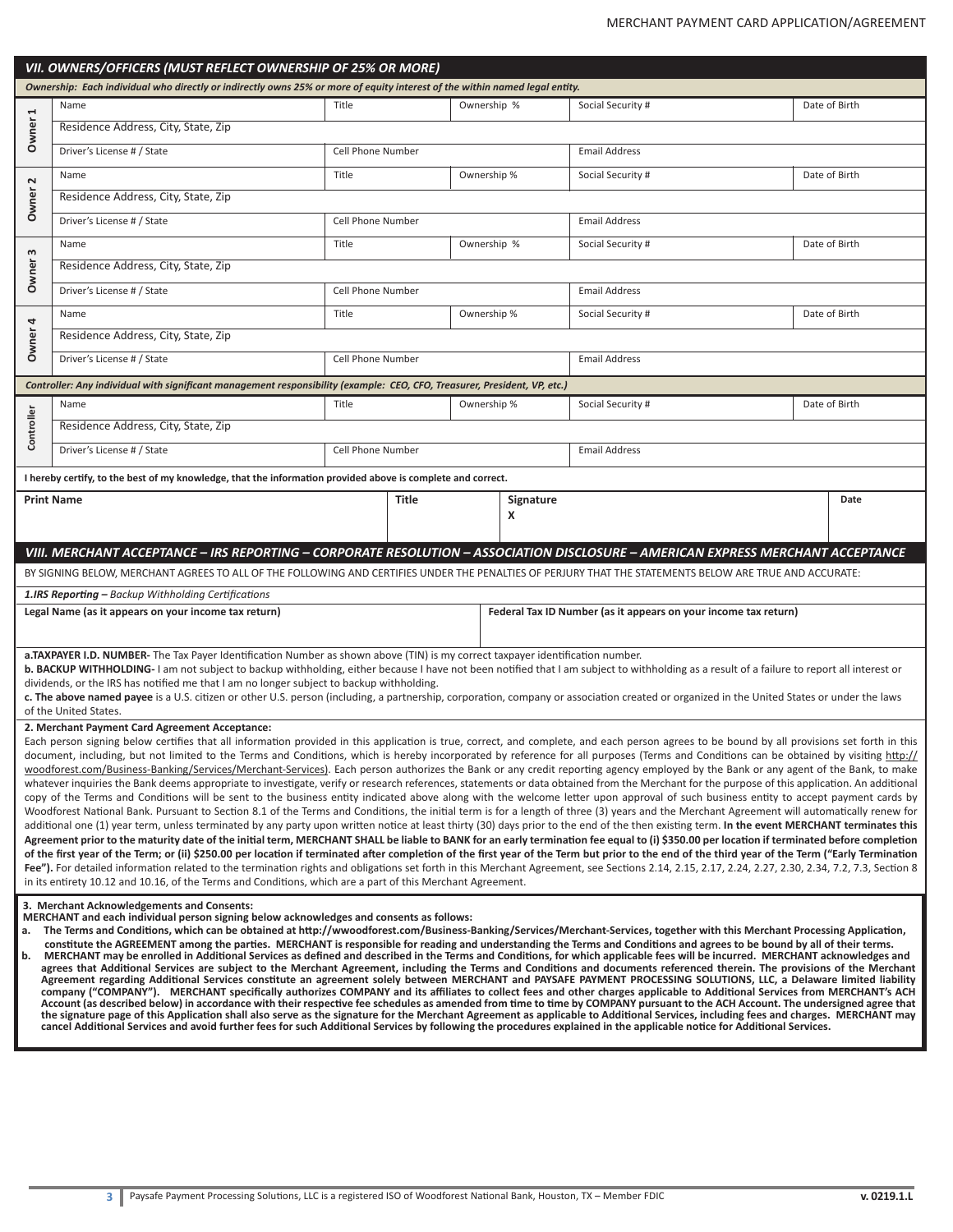*TO MERCHANT: A fully countersigned copy of this Merchant Agreement shall be made available to MERCHANT upon request. However, MERCHANT and the undersigned hereby acknowledge and agree that submission of an Application does not constitute approval and that this Merchant Agreement, whether or not signed by COMPANY or BANK, will become fully effective and shall be fully binding upon the parties hereto upon COMPANY's assignment and issuance of a Merchant Account Number to MERCHANT.*

#### *4. Resolution:*

FOR ALL MERCHANTS WHO ARE LLCS, PARTNERSHIPS AND/OR CORPORATIONS – RESOLUTION - The indicated officer/partner identified signing below has the authorization to execute the Merchant Payment Card Agreement with Woodforest National Bank on behalf of the herewithin named LLC, partnership or corporation.

| <b>MERCHANT AGREES TO ITEMS 1-4 ABOVE BY SIGNING HERE:</b>                                                                                                                              |                                |                                       |             |  |  |  |  |
|-----------------------------------------------------------------------------------------------------------------------------------------------------------------------------------------|--------------------------------|---------------------------------------|-------------|--|--|--|--|
| The Internal Revenue Service does not require your consent to any provision of this document other than the certifications required to avoid backup withholding.                        |                                |                                       |             |  |  |  |  |
| Print Authorized Signer #1 Name                                                                                                                                                         | Authorized Signer #1 Signature | Date                                  |             |  |  |  |  |
|                                                                                                                                                                                         |                                | x                                     |             |  |  |  |  |
|                                                                                                                                                                                         |                                |                                       |             |  |  |  |  |
| Print Authorized Signer #2 Name                                                                                                                                                         | Title                          | Authorized Signer #2 Signature        | Date        |  |  |  |  |
|                                                                                                                                                                                         |                                | x                                     |             |  |  |  |  |
|                                                                                                                                                                                         |                                |                                       |             |  |  |  |  |
| <b>Print Authorized Signer #3 Name</b>                                                                                                                                                  | Title                          | <b>Authorized Signer #3 Signature</b> | Date        |  |  |  |  |
|                                                                                                                                                                                         |                                | x                                     |             |  |  |  |  |
|                                                                                                                                                                                         |                                |                                       |             |  |  |  |  |
| <b>Print Authorized Signer #4 Name</b>                                                                                                                                                  | Title                          | <b>Authorized Signer #4 Signature</b> | <b>Date</b> |  |  |  |  |
|                                                                                                                                                                                         |                                | x                                     |             |  |  |  |  |
|                                                                                                                                                                                         |                                |                                       |             |  |  |  |  |
| <b>Print Authorized Signer #5 Name</b>                                                                                                                                                  | <b>Title</b>                   | <b>Authorized Signer #5 Signature</b> | Date        |  |  |  |  |
|                                                                                                                                                                                         |                                | x                                     |             |  |  |  |  |
|                                                                                                                                                                                         |                                |                                       |             |  |  |  |  |
| <b>IX. PERSONAL GUARANTY</b>                                                                                                                                                            |                                |                                       |             |  |  |  |  |
| Personal Guaranty: The undersigned Guarantor(s) hereby, individually, agree to the terms set forth in section 2.36 of this Merchant Agreement. The undersigned Guarantors further agree |                                |                                       |             |  |  |  |  |
| to pay to the BANK all expenses (including attorney fees and court costs) paid or incurred by the BANK in collecting such obligations and in enforcing this Guaranty.                   |                                |                                       |             |  |  |  |  |
| <b>Guarantor #1 Name</b>                                                                                                                                                                | <b>Guarantor #1 Signature</b>  | Date                                  |             |  |  |  |  |
|                                                                                                                                                                                         | x                              |                                       |             |  |  |  |  |
| <b>Guarantor #2 Name</b>                                                                                                                                                                | <b>Guarantor #2 Signature</b>  | Date                                  |             |  |  |  |  |
|                                                                                                                                                                                         |                                | x                                     |             |  |  |  |  |
| X. COMPANY ACCEPTANCE – INTERNAL USE ONLY PAYSAFE PAYMENT PROCESSING SOLUTIONS AUTHORIZED REPRESENTATIVE                                                                                |                                |                                       |             |  |  |  |  |
| Paysafe Payment Processing Solutions, LLC Representative Signature:                                                                                                                     |                                |                                       |             |  |  |  |  |
| x                                                                                                                                                                                       |                                |                                       |             |  |  |  |  |
|                                                                                                                                                                                         |                                |                                       |             |  |  |  |  |
| XI. BANK ACCEPTANCE - INTERNAL USE ONLY WOODFOREST NATIONAL BANK PRINCIPAL                                                                                                              |                                |                                       |             |  |  |  |  |
| <b>Woodforest National Bank Principal Signature:</b>                                                                                                                                    |                                |                                       |             |  |  |  |  |
| x                                                                                                                                                                                       |                                |                                       |             |  |  |  |  |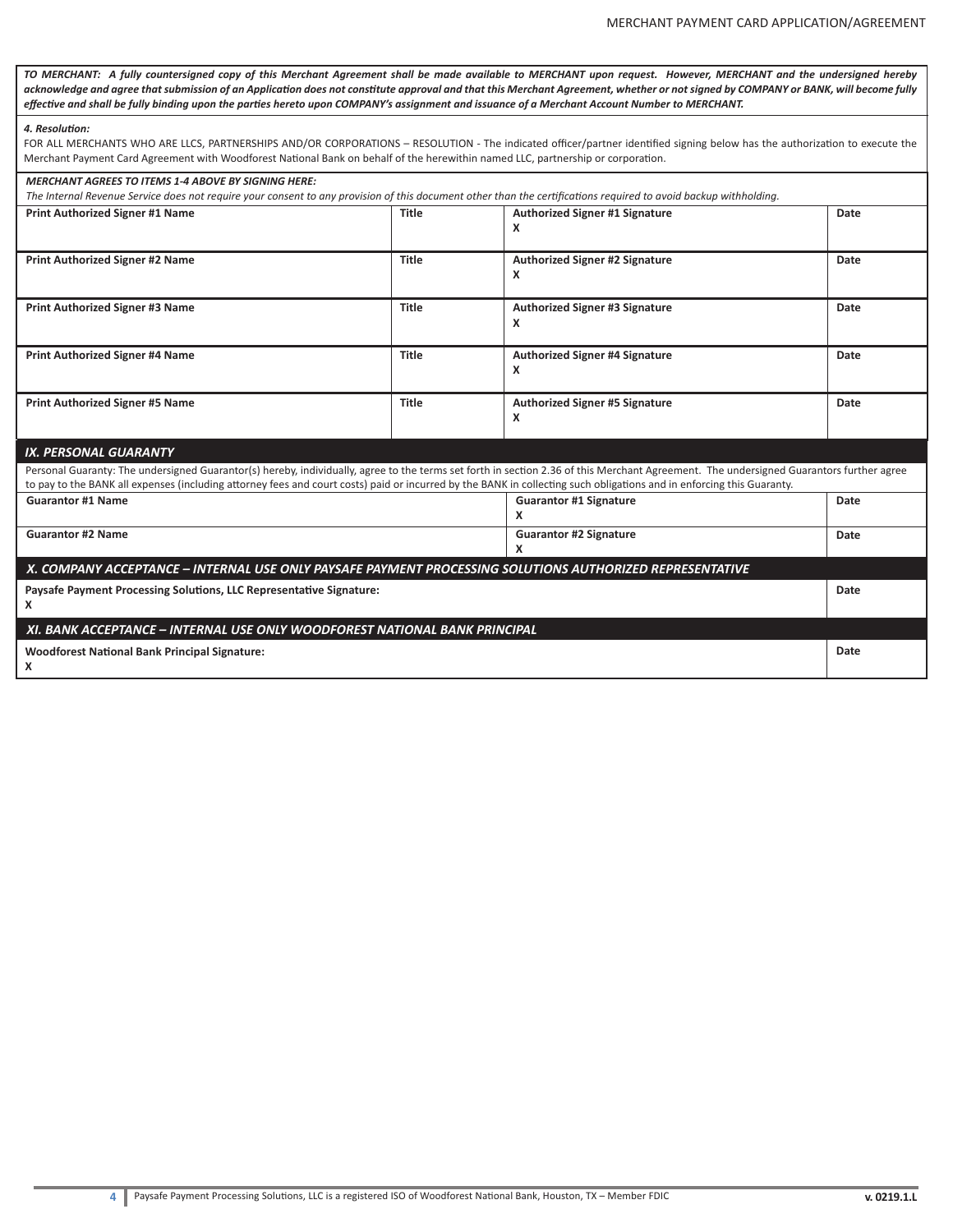# **MERCHANT PAYMENT CARD APPLICATION - TERMS & CONDITIONS**

This AGREEMENT is made by and BETWEEN WOODFOREST NATIONAL BANK ("BANK"), A National Banking Association, Paysafe Payment Processing Solutions, LLC (jointly referred to as "BANK") and the undersigned, "MERCHANT" and is subject to the approval of BANK. The parties hereto agree as follows: **1.0 AGREEMENT:**

1.1 This document, as well as other documents executed by MERCHANT, pursuant to the acceptance of BANK, shall be incorporated herein and made a part hereof and shall constitute the entire agreement between BANK and MERCHANT.

1.2 MERCHANT agrees that throughout the term of this Agreement, it will not use the services of any bank, corporation, entity or any person other than BANK for the processing of payment card transactions with the following exception:

1.3 MERCHANT may designate a third party that does not have a direct agreement with BANK as its agent for the direct delivery of data-captured Visa transactions to VisaNet for clearing and settlement. MERCHANT must:

(a) Advise BANK that it will use a third party agent.

(b) Agree that BANK must reimburse MERCHANT only for the amount of Visa transactions delivered by BANK to VisaNet, less the appropriate discount fee.

(c) Assume responsibility for any failure by its agent to comply with the Visa International Operating Regulations, including but not limited to, any violation resulting in a chargeback.

1.4 MERCHANT acknowledges that BANK may provide financial transaction processing hereunder through contracts or subcontracts with third parties engaged in the business of transaction processing and authorization.

1.5 BANK hereby notifies MERCHANT that the following options are available hereunder: (i) MERCHANT may elect to accept ONLY consumer credit and commercial cards; (ii) MERCHANT may elect to accept ONLY consumer debit cards; OR (iii) MERCHANT may elect to accept consumer credit and commercial cards and consumer debit cards.

# **2.0 Rights, Duties, and Responsibilities of Merchant:**

2.1 MERCHANT shall honor all cards provided:

(a) The card is valid and is presented to MERCHANT at the time of the sale by the authorized cardholder or an authorized user of the card account. A card is valid only if it is presented on or after the valid date, if any, and before the expiration date shown on its face.

(b) The card is used as payment for products which are sold or rendered by MERCHANT under this Agreement.

(c) The MERCHANT has followed procedures as established by BANK for completion of sales drafts.

2.2 MERCHANT agrees to complete sales drafts in conformity with the terms of this Agreement, American Express Rules and Regulations, the Visa and MasterCard's ("Card Association") Rules and Regulations, Discover® Network Operating Regulations, and additionally must comply with the following:

(a) For transactions that are not mail, phone orders or internet orders, unless electronically swiped, the imprint of the card, including the name of the cardholder, the cardholder account number and the card's expiration date;

(b) MERCHANT is not authorized to accept mail or phone order transactions unless specifically authorized by BANK and that acceptance of such transactions without written authorization from BANK will constitute a breach of the Agreement. If MERCHANT is authorized to accept mail or phone order transactions, the name of the cardholder, the cardholder account number and the expiration date;

(c) The signature of the cardholder or authorized card user. In the case of mail or phone orders, the letters MO or TO, as the case may be, shall be clearly indicated on the sales draft;

(d) The date of the sale;

(e) A short description of the products sold or rendered;

(f) The total cash price of the sale or the words "deposit" or "balance" if full payment is to be made in this manner at different times on different sales drafts; and (g) The city and state wherein such transaction occurred.

(h) Type of fuel sold and odometer reading (if permitted by POS device) in the case of fleet card transactions

(i) MERCHANT shall deliver a completed copy of the sales draft to the cardholder.

2.3 MERCHANT'S policy for the exchange or return of goods sold and the adjustment for services rendered shall be (i) established and posted in accordance with operating regulations of the applicable Card Associations', or American Express' Rules and Regulations, and/or Discover Network Operating Regulations; (ii) such refund policy shall not treat any payment card more favorably than any other payment card; and (iii). MERCHANT agrees to disclose, if applicable, to a cardholder before a card sale is made, that if merchandise is returned:

(a) No refund, or less than full refund, will be given;

(b) Returned merchandise will only be exchanged for similar merchandise of comparable value;

(c) Only a credit toward purchases will be given; or

(d) Special conditions or circumstances apply to the sale (e.g. late delivery, delivery charges, or other noncredit terms).

If MERCHANT does not make these disclosures, a full refund in the form of a credit to the cardholder's card account must be given. MERCHANT shall under no circumstances issue cash for returns of products where products were originally purchased in a card transaction. Disclosures must be made on all copies of sales drafts or invoices in letters approximately 1/4 inch high in close proximity to the space provided for the cardholder's signature or on an invoice issued at the time of the sale or on an invoice being presented for the cardholder's signature. BANK will not reimburse the MERCHANT for interchange, dues, fees and assessments on returns and refunds. BANK will bill MERCHANT on gross processing volume.

2.4 MERCHANT may not process for payment any transaction(s) representing the refinancing of an existing obligation of a cardholder including, but not limited to, obligations (i) previously owed to MERCHANT, (ii) arising from the dishonor of a cardholder's personal check, and/or (iii) representing the collection of any other pre-existing indebtedness.

2.5 MERCHANT must not disclose a cardholder account number, personal information, or other transaction information to third parties other than to MERCHANT'S agent, BANK, or BANK'S agent for the sole purpose of assisting MERCHANT in completing the transaction or as required by law. MERCHANT must store all material containing cardholder account numbers or imprints in an area limited to selected personnel and render all data unreadable prior to discarding. MERCHANT must not retain or store magnetic-stripe data verification data subsequent to authorization of a transaction.

2.6 MERCHANT agrees it will not require, unless specifically allowed by law, any cardholder to pay any part of any discount or charge imposed upon MERCHANT by this Agreement, whether through any increase in price or otherwise. Further, unless specifically allowed by law MERCHANT will not require a customer presenting a card for payment to pay any charge not also required from a person paying cash. These terms shall not, however, be construed as prohibiting discounts to customers for payments in cash.

2.7 MERCHANT agrees to obtain an authorization on all transactions. Any transaction which cannot be authorized electronically through a terminal is subject to a voice authorization charge. MERCHANT will obtain an authorization prior to completing a keyed transaction. Any transaction which is not properly authorized is made with full recourse and may be charged back to MERCHANT; furthermore, any keyed transaction will be subject to additional charges for a non-qualifying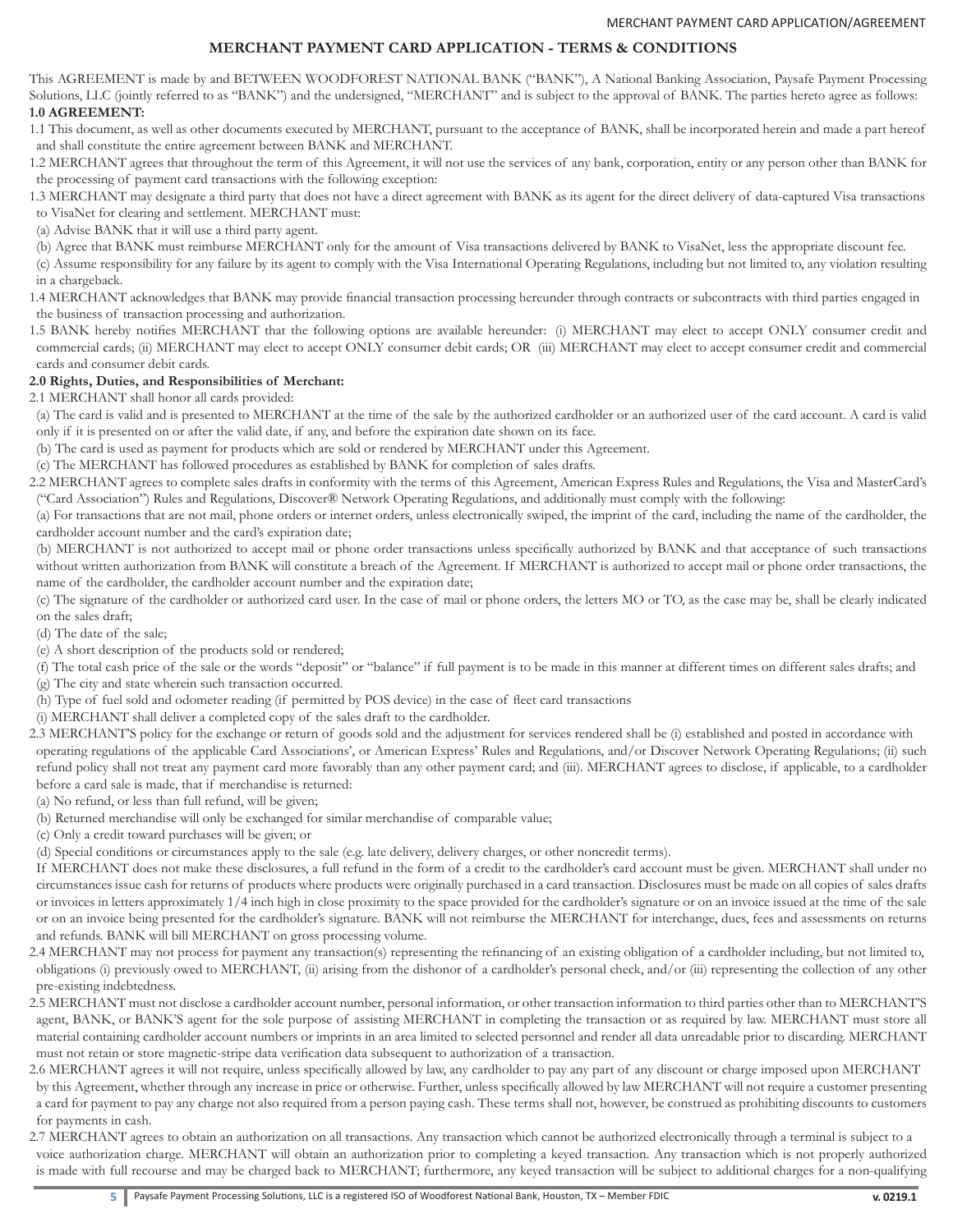transaction. MERCHANT understands that an authorization does not constitute a guarantee of payment, only available credit and may be subject to dispute or chargeback. By signing this Agreement, Merchant agrees that the use of a "store & forward" terminal means that Merchant has the ability to store a swiped transaction at the terminal level when there is no phone line available. When a phone line becomes available, Merchant would then upload the transaction for a possible approval. Merchant understands and agrees that if Merchant uses this type of terminal, there is no guaranty whatsoever that once the transactions are uploaded Merchant will receive an approval. If Merchant allows the release of merchandise/service to the cardholder before receiving approval, Merchant agrees that this is to be done at Merchant's sole risk.

2.8 MERCHANT shall not complete any card sale for which an authorization has been declined. Any unauthorized card transaction is made with full recourse to MERCHANT, and BANK may charge back the amount of such card sale to MERCHANT.

2.9 MERCHANT acknowledges that BANK shall have full recourse to charge back the amount of a card sale for which (i) the imprint of the card is not obtained or (ii) the signature of the cardholder is not obtained and the cardholder disputes that he/she authorized the charge.

2.10 MERCHANT agrees to electronically deposit sales drafts and credit vouchers no later than the business day following the transaction date.

2.11 (a) MERCHANT shall, at all times, maintain an account at a bank that is a member of the Federal Reserve ACH System ("the Account"). All credits for collected funds and debits for fees, payments and chargebacks under the terms of this Agreement shall be made to the Account. MERCHANT may not close or change the Account without written notice to BANK. MERCHANT will be solely liable for all fees and costs associated with the Account and for all overdrafts. MERCHANT will maintain sufficient funds in the Account to accommodate all transactions, including fees, contemplated by this Agreement.

(b) MERCHANT shall promptly upon receipt, examine, balance, and reconcile all statements relating to the Account. Additionally, MERCHANT shall daily balance and reconcile all DAILY deposit and debit totals to confirm accuracy. MERCHANT is required to notify BANK IN WRITING of any and all errors on MERCHANT'S statements and/or DAILY totals. Each such written notice shall contain the following information: (i) MERCHANT name and account number, (ii) the specific dollar amount of the asserted error, (iii) a detailed description of the asserted error, and (iv) a detailed explanation of why MERCHANT believes an error exists and the cause of the error, if known. The written notice MUST be RECEIVED by BANK within ninety (90) days after MERCHANT receives the statement (regarding an asserted error on a statement) or within ninety (90) days from the date the alleged error on a DAILY total was made. **FAILURE TO TIMELY SEND THE NOTICE REFERRED TO HEREIN CONSTITUTES A WAIVER OF ANY AND ALL RIGHTS MERCHANT MAY HAVE AGAINST BANK RELATED TO THE ASSERTED ERROR.**

(c) MERCHANT agrees to fees of up to \$10 per occurrence for maintenance activities including but not limited to Account changes and returned mail.

2.12 MERCHANT assumes the responsibility for storage of all sales drafts and credit vouchers. Failure to provide BANK with requested documentation within five (5) business days after receipt of such request may result in the transaction being charged back to MERCHANT, and BANK shall have the right to debit the Account for full amount of the transaction in question.

2.13 MERCHANT shall pay any fees charged to MERCHANT by the telephone company for the preparation of the site(s) prior to installation of electronic data capture terminals and/or peripheral equipment.

2.14 MERCHANT shall not deposit any transaction for the purpose of obtaining or providing a cash advance. MERCHANT agrees that any such deposit shall be grounds for immediate termination.

2.15 MERCHANT must notify BANK in writing of any changes to the information in this Application, including but not limited to:

(a) Transfer or sale of any substantial part of its total assets, or liquidate;

(b) Change the basic nature of its business, including selling any products or services not related to its current business;

(c) Change ownership or transfer control of its business; or

(d) Enter into any joint venture, partnership or similar business arrangement whereby any person or entity not a party to this Agreement assumes any interest in MERCHANT'S business.

The notice must be received by BANK within ten (10) business days of the change. MERCHANT will provide updated information to BANK within a reasonable time upon request. Failure to provide notice as required above may be deemed as material breach and shall be sufficient grounds for immediate termination of MERCHANT. In the event any of the changes listed above should occur, BANK shall have the option to renegotiate the terms of this Agreement or provide thirty (30) days' notice of termination. MERCHANT is liable to BANK for all losses and expenses incurred by BANK arising out of a failure to report changes to BANK.

2.16 MERCHANT is liable for repayment to BANK for all valid chargebacks. BANK will comply with American Express' Operating Regulations, Card Associations' prevailing Rules and Regulations, and/or Discover Network Operating Regulations in processing any chargebacks which result from cardholder disputes. However, all disputes which are not or cannot be resolved through established chargeback procedures shall be settled between MERCHANT and the cardholder, and MERCHANT will indemnify BANK and will provide reimbursement for all expenses, including reasonable attorney's costs, which it may incur as the result of any cardholder claim which is pursued outside the American Express', or Card Association's Rules and Regulations, and/or Discover Network Operating Regulations. In the event of a chargeback loss to BANK, MERCHANT hereby transfers and assigns to BANK any lien rights that it has or may have on the merchandise sold to the cardholder. Additionally, MERCHANT is prohibited against billing or collecting from any cardholder for any purchase or payment on a payment card unless a chargeback has been initiated, MERCHANT has fully paid for the chargeback, and it has the right to collect on such chargeback.

2.17 MERCHANT shall not accept or deposit any fraudulent transactions and may not under any circumstances present for processing or credit, directly or indirectly, a transaction which originated with any other merchant or any other source. MERCHANT shall be prohibited from making a deposit of a credit transaction without a preceding debit. MERCHANT shall not, under any circumstances, deposit telemarketing transactions under this Agreement unless authorized by BANK in advance of processing any telemarketing transactions. If MERCHANT deposits any such transaction, MERCHANT may be immediately terminated and BANK may hold funds and/or demand an escrow pursuant to Sections 4 and 8; further, MERCHANT may be subject to VISA, MasterCard, and Discover Network reporting requirements set forth in Section 8.8.

2.18 MERCHANT will not deposit duplicate transactions. MERCHANT shall be debited for any adjustments for duplicate transactions and shall be liable for any chargebacks which may result therefrom. Merchant will be liable for any fees assessed by the Card Associations' Rules and Regulations, American Express Operating Regulations, and/or Discover Network Operating Regulations to the BANK.

2.19 MERCHANT shall not initiate a sales transaction in an attempt to collect a chargeback.

2.20 Discount/Fee Schedule:

(a) MERCHANT'S Account will be debited daily and/or monthly, through ACH for amounts set forth in the pricing schedule which is part of this Agreement, and for any other fees or charges incurred by MERCHANT and associated with processing services. MERCHANT is obligated to pay all taxes and other charges imposed by any governmental authority on the services provided under this Agreement. BANK reserves the right, in its sole discretion, to change, amend, add, or adjust any discount rates or fees set forth herein, in accordance with Section 10.6 of this Agreement.

(b) The "Qualified Retail Discount Rate" will be charged on all magnetic stripe or chip read ("Swiped") customer present retail payment card transactions that are electronically authorized, closed in a daily batch, and where the customer's signature is obtained. Additionally, for the Qualified Discount Rate to apply, payment cards have to be either U.S. bank issued consumer credit card (excluding rewards cards) or payment cards have to be signature debit cards or prepaid debit cards issued by a "Regulated U.S. Bank". ("Regulated U.S. Bank", meaning any issuer that together with its affiliates, has assets equal to or greater than ten billion (\$10,000,000,000);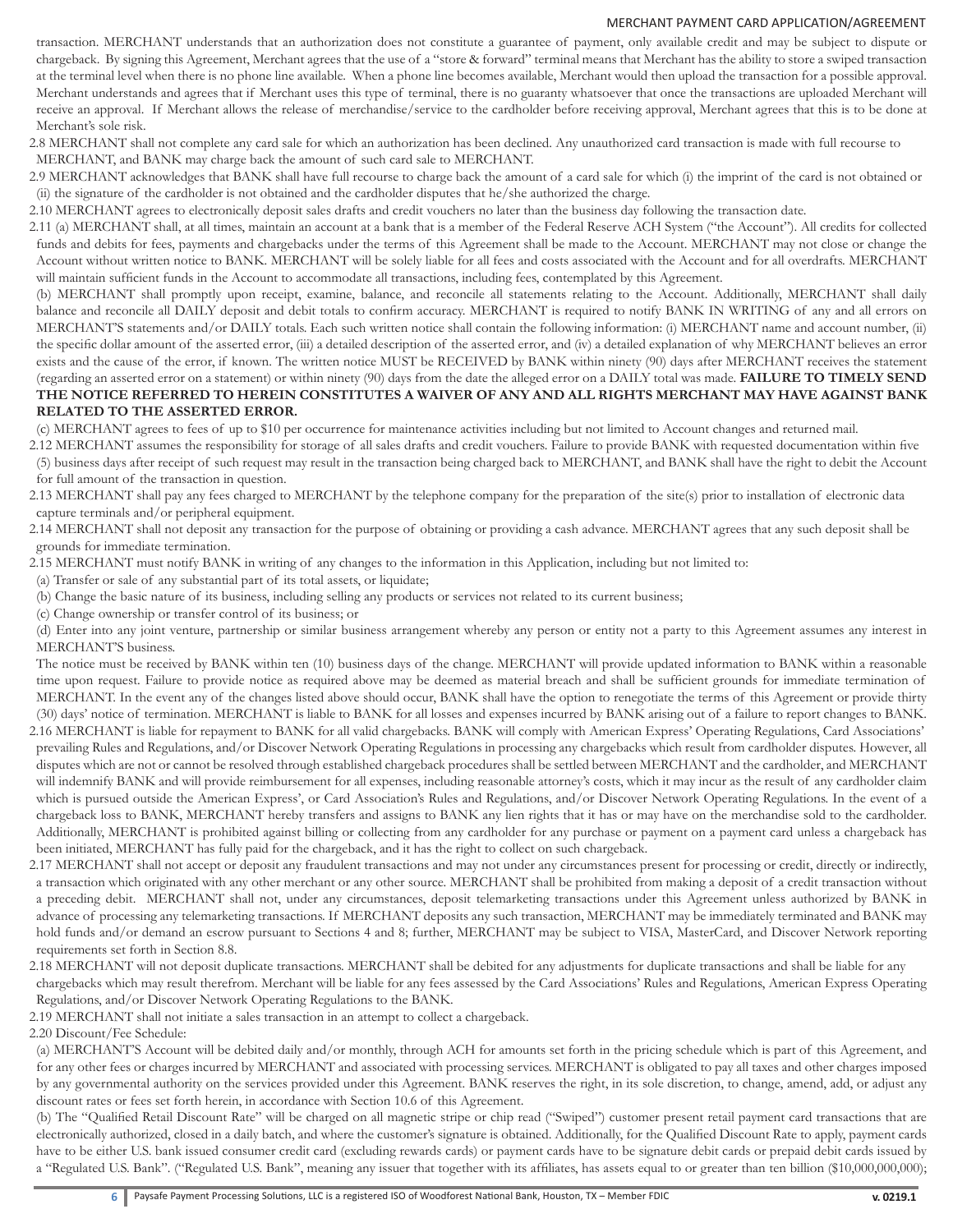"Non-Regulated U.S. Bank", meaning any issuer that together with its affiliates has assets less than ten billion (\$10,000,000,000).) The "Mid-Qualified Retail Discount Rate" will be charged on all manually keyed or electronic commerce transactions, that have address verification (also known as "AVS" and is available only for Visa cards), and closed in a daily batch, or any traditional rewards card, signature debit card or prepaid debit card issued by a Non-Regulated U.S. Bank that would otherwise qualify for the Qualified Retail Discount Rate. The "Non-Qualified Retail Discount Rate" will be charged on all commercial, commercial rewards, international issued, or signature rewards card transactions, which include but are not limited to Visa Signature and Signature Preferred, MasterCard World Elite and High Value, Discover Premium and Premium Plus. All other transactions that do not meet the criteria for Qualified Retail Discount Rate or Mid-Qualified Retail Discount Rates will be downgraded to the Non-Qualified Retail Discount Rate.

(c) The Enhanced Recover Reduced ("ERR") pricing will be charged if selected in the Rates and Fees section of this Agreement. Under ERR pricing only, any transaction that does not meet the criteria for the Qualified Retail Discount Rate will be charged the sum of the following: (i) Qualified Retail Discount Rate, (ii) the Non-Qualified Retail Discount Rate and fees, and (iii) the difference between the actual interchange cost as assessed by the Card Associations and the interchange cost assessed on a transaction that qualifies for a Qualified Retail Discount Rate.

(d) Increase in long-distance communications costs and processing charges from third-party vendors may be reflected in increased discount rates.

(e) MERCHANT'S pricing is partially based upon the annual volume, average ticket and method of doing business stated in this MERCHANT Application. If the actual volume and average ticket are not as warranted or if MERCHANT significantly alters its method of doing business, BANK may adjust MERCHANT'S discount and/or transaction fees without prior notice. Merchants using AVS (Address Verification System) will be charged for each address verification request. This is in addition to the transaction fee. In the event of multiple locations, each location shall be considered to have a separate MERCHANT PAYMENT CARD AGREEMENT for all fee purposes. For the purposes of charging Transaction Fees under this Agreement, "transaction" is defined as any action by a merchant that results in activity to a cardholder or merchant account, including authorizations, batch closings, sales, or returns.

2.21 MERCHANT understands that there shall be fees, chargebacks, assessments, and/or amounts which shall arise as a result of the Agreement, both during and after termination of the Agreement. MERCHANT authorizes BANK to debit via ACH from any account held by MERCHANT at any financial institution in the amount of any amount owed by MERCHANT under this Agreement, including but not limited to any amounts owed for fees, chargebacks and or assessments which shall arise after termination of this Agreement. This ACH authorization will remain in effect after termination of this Agreement or until BANK has received written notice terminating this authorization. MERCHANT will indemnify and hold BANK harmless for any action they take pursuant to this Section. MERCHANT will also indemnify and hold harmless any other financial institution for acting in accordance with any instructions from BANK pursuant to this Section. 2.22 MERCHANT will be assessed a fee of \$35.00 for each return ACH debit.

2.23 MERCHANT will be assessed a merchant investigation fee for suspicious activity and/or Agreement deviations up to a maximum of ten percent (10%) of the dollar amount investigated.

2.24 A divert fee of \$25.00 per month will be charged for a special account maintained at BANK to house diverted funds for MERCHANT.

2.25 MERCHANT agrees that Excessive Activity during any monthly period will be a breach of this Agreement and cause of immediate termination. Excessive

Activities include i) chargebacks in excess of one percent (1%) of the sales transactions processed, ii) sales activity that exceeds by 25% the dollar volume indicated on the Application, iii) the dollar amount of returns exceeds 20% of the average monthly dollar amount of MERCHANT'S card transactions, iv) other ratios required by VISA, MasterCard, Discover Network, or BANK. BANK will provide MERCHANT with any information possessed by BANK which may enable MERCHANT to recover from others the amount of any sale charged back to MERCHANT. MERCHANT understands that BANK will assess a fee per chargeback per presentment and a fee for each retrieval and each representment request.

2.26 Any transaction that has not received an authorization, or that is deposited (transmitted) more than two (2), but not greater than thirty (30), business days following the transaction date, or that is made with a foreign card will be subject to a non-qualified increase. NOTE: Days allowed for settlements are calculated by excluding the transaction date, Sundays and holidays; and including the processing (settlement) date.

2.27 MERCHANT will use its reasonable, best efforts to recover any card: (i) on VISA cards, if the printed four digits above the embossed account number do not match the first four digits of the embossed account number, (ii) if MERCHANT is advised by BANK (or its designee), the issuer of the card or the designated voice authorization center to retain it, (iii) if MERCHANT has reasonable grounds to believe the card is counterfeit, fraudulent or stolen, or not authorized by the cardholder, (iv) on Discover Network cards, if the printed four digits on the signature panel do not match the last four digits of the embossed account number, or if the card does not have the Discover Network acceptance mark in the lower right corner on both sides of the card, or (v) for MasterCard, the embossed account number, indent printed account number and/or encoded account number do not agree, or the card does not have a MasterCard hologram on the lower right corner of the card face.

# 2.28 ELECTRONIC COMMERCE

(a) MERCHANT may process electronic commerce ("EC") transactions only if it has so indicated in this Agreement and only if MERCHANT has obtained BANK'S consent, and only if the transactions have been encrypted by a third party vendor acceptable to BANK. If MERCHANT submits EC transaction(s) without BANK'S consent, BANK may immediately terminate this Agreement. All transactions must comply with data security requirements as described in the Data Security Section of the Merchant Payment Card Application. MERCHANT understands that transactions processed via EC are high risk and subject to a higher incidence of chargebacks. MERCHANT is liable for all chargebacks and losses related to EC transactions, whether or not: i) EC transactions have been encrypted; and ii) MERCHANT has obtained BANK'S consent to engage in such transactions. Encryption is not a guarantee of payment and will not waive any provision of this Agreement or otherwise validate a fraudulent transaction. All communication costs related to EC transactions are MERCHANT'S responsibility. MERCHANT understands that BANK will not manage the EC telecommunications link and that it is MERCHANT'S responsibility to manage that link. All EC transactions will be settled by BANK into a depository institution in the United States in U.S. currency.

(b) Whereas, MERCHANT desires to honor at its business location(s) Card Numbers presented in connection with the Mail/Telephone/Internet sale of products/ services to customers the parties hereto agree to the following: i) MERCHANT agrees to use and retain proof of a traceable delivery system as means of shipment of product to customer. ii) MERCHANT agrees that transactions will not be processed until products are shipped to the cardholder. For goods to be shipped on EC transactions, MERCHANT may obtain authorization up to seven (7) calendar days prior to shipment date. MERCHANT need not obtain a second authorization if the sales draft amount is within fifteen percent (15%) of the authorized amount, provided that the additional amount represents shipping costs. Further, MERCHANT'S website must contain all of the following information: i) complete description of the goods or services offered, ii) returned merchandise and refund policy, iii) customer service contact, including electronic mail address and/or telephone number, iv) transaction currency (such as U.S. or Canadian dollars), v) export or legal restrictions, if known, and vi) delivery policy.

(c) MERCHANTS engaging in EC agree to provide a detailed business description to BANK.

2.29 MERCHANT warrants and agrees that MERCHANT shall fully comply with all federal, state, and local laws, rules and regulations, as amended from time to time, including the Federal Truth-in-Lending Act, Regulation E, and Regulation Z of the Board of Governors of the Federal Reserve System.

2.30 This Agreement shall be effective only upon acceptance by BANK.

2.31 MERCHANT agrees to pay, in addition to any and all other fees referred to herein, a non-refundable annual customer service fee per year per location. This fee shall be generated and charged any time within one year from the date of this Agreement. The actual date of the initial charge (within said first year) shall be at the sole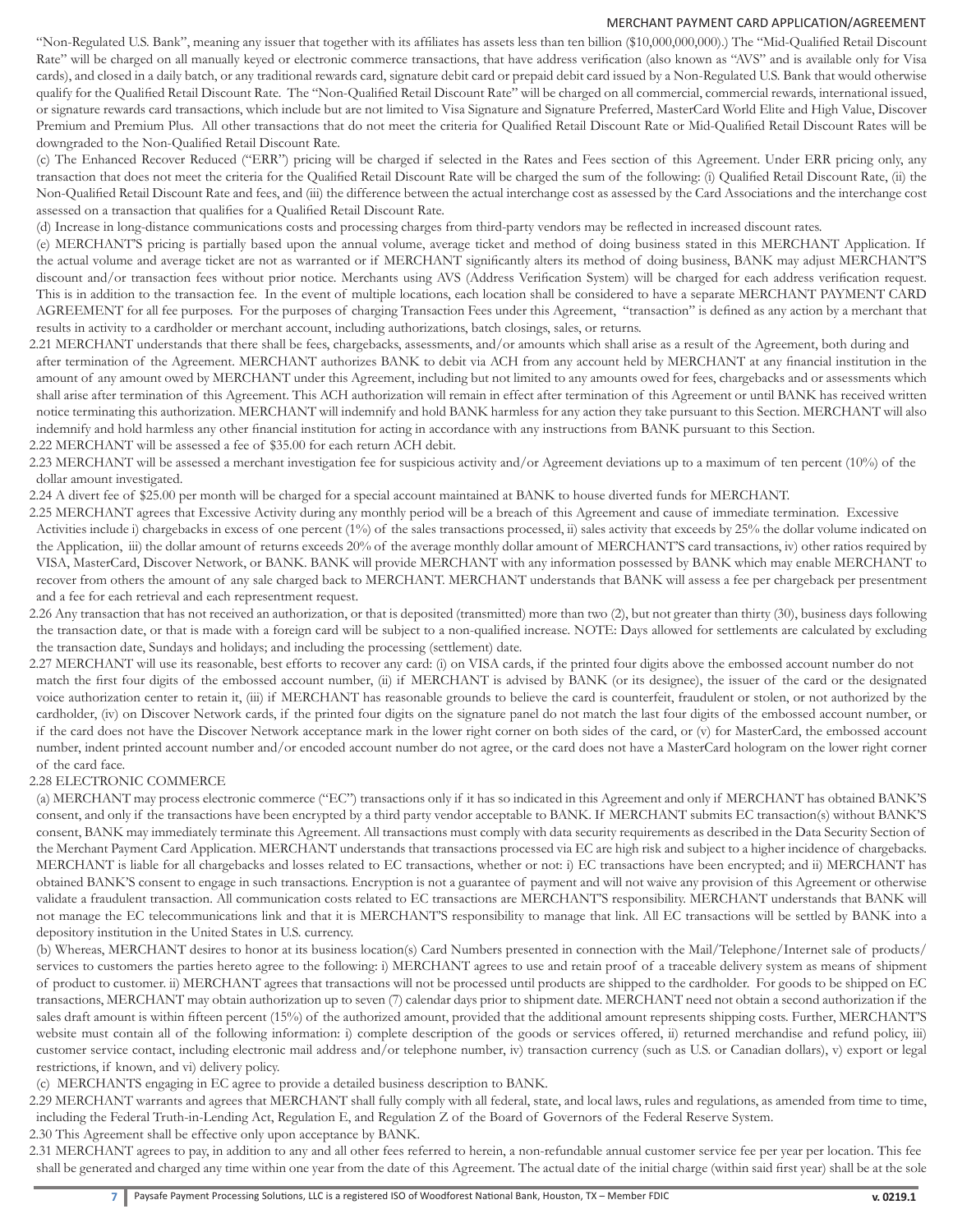discretion of BANK. The fee shall be debited from the Account for the initial year and on the anniversary date (of the initial charge) for each year thereafter that the Account is in force. In the event this Agreement is terminated, for any reason, no portion of a charged annual customer service fee shall be rebated to MERCHANT.

2.32 MERCHANT agrees that in the event MERCHANT fails to pay BANK on a chargeback loss, MERCHANT hereby assigns any rights it may have against the cardholder (related to said chargeback loss) to BANK.

2.33 MERCHANT must not deposit a transaction receipt until it does one of the following:

(a)Completes the transaction,

(b) Ships or provides the goods, except as specified in the Delayed Delivery Transactions section of the Visa International Operating Regulations,

(c) Performs the purchase service, or obtains the cardholder's consent for a recurring transaction.

- 2.34 MERCHANT will not present any sales draft or other memorandum to BANK for processing (whether by electronic means or otherwise) which relate to the sale of goods or services for future delivery without BANK'S prior written authorization. If BANK has previously given such consent, MERCHANT represents and warrants to BANK that you will not rely on any proceeds or credit resulting from such transactions to purchase or furnish goods or services. MERCHANT will maintain sufficient working capital to provide for the delivery of goods or services at the agreed upon future date, independent of any credit or proceeds resulting from sales drafts or other memoranda taken in connection with future delivery transactions.
- 2.35 All disputes between MERCHANT and any cardholder relating to any card transaction will be settled between MERCHANT and the cardholder. BANK bears no responsibility for such transactions.
- 2.36 As a primary inducement to BANK to enter into this Agreement, the Guarantor(s) indicated on this Application, by signing this Application, jointly and severally, unconditionally and irrevocably, guarantee the continuing full and faithful performance and payment by MERCHANT of each of its duties and obligations to BANK pursuant to this Agreement, as it now exists or amended from time to time, with or without notice. Guarantor(s) understands further that BANK may proceed directly against Guarantor(s) without first exhausting its remedies against any other person or entity responsible therefore to it or any security held by BANK or MERCHANT. Guarantor(s) authorizes BANK to debit via ACH from any account singly or jointly held by Guarantor(s) at any financial institution in the amount of any amount owed by Guarantor(s) under this Agreement. This ACH authorization will remain in effect after termination of this Agreement, and until BANK has received written notice terminating this authorization and all Guarantor(s) obligations to BANK have been paid in full. Guarantor(s) will indemnify and hold BANK harmless for any action they take pursuant to this Section. Guarantor(s) will also indemnify and hold harmless any other financial institution for acting in accordance with any instructions from BANK pursuant to this Section. This guarantee will not be discharged or affected by the death of the Guarantors, will bind all heirs, administrators, representatives and assigns and may be enforced by or for the benefit of any successor of BANK. Guarantor(s) understand that the inducement to BANK to enter into this Agreement is consideration for the guaranty, and that this guaranty remains in full force and effect even if the Guarantor(s) receives no additional benefit from the guaranty.
- 2.37 MERCHANT must not establish a minimum or maximum dollar amount as a condition of honoring a debit card transaction.
- 2.38 Legislation has passed ("Truncation Laws") requiring terminals to suppress all but the last few digits from the cardholder's account number, as well as the expiration date. MERCHANT is responsible for compliance. Although federal law is in place regarding this issue, specific state laws may have more strict deadlines and requirements. MERCHANT is required to check its specific state law to be sure that MERCHANT is in compliance.
- 2.39 In accordance with the requirements of the Unlawful Internet Gambling Enforcement Act of 2006 and Regulation GG, MERCHANT understands that restricted transactions are prohibited from being processed through the Merchant Account or relationship with BANK. Restricted transactions are transactions in which a person accepts credits, funds, instruments, or other proceeds from another person in connection with unlawful Internet gambling. By signing this agreement, MERCHANT certifies that its business does not engage in Internet gambling. MERCHANT agrees that it will notify BANK in the event of any change in circumstance.
- 2.40 MERCHANT agrees to identify all third party agents involved in the payment process that may have access to cardholder data.

2.41 MERCHANT agrees to provide BANK with previous processor statements as requested.

2.42 MERCHANT agrees not to deposit a transaction receipt that it knows or should have known to be either fraudulent or not authorized by the cardholder.

2.43 MERCHANT agrees that MERCHANT shall be solely responsible for its employees' actions while in MERCHANT'S employ.

- 2.44 MERCHANT agrees that it shall not require a cardholder to complete a postcard or similar device that includes the cardholder's account number, card expiration date, signature, or any other card account data in plain view when mailed.
- 2.45 MERCHANT agrees that it shall not request or use an account number for any purpose other than as payment for its goods or services.

2.46 MERCHANT agrees that it shall not add any tax to transactions, unless applicable law expressly requires that a MERCHANT be permitted to impose a tax. 2.47 MERCHANT agrees that it shall not disburse funds in the form of travelers cheques if the sole purpose is to allow the cardholder to make a cash purchase of goods or services from MERCHANT.

2.48 MERCHANT agrees that it shall not disburse funds in the form of cash, unless:

(a) MERCHANT is a Lodging or Cruise Line merchant disbursing cash to a Premium Visa Product cardholder, as specified in Visa International Operating Regulations (b) MERCHANT is dispensing funds in the form of travelers cheques, Visa TravelMoney Cards, or foreign currency. In this case, the transaction amount is limited to the values of the travelers cheques, Visa Travel Money Card, or foreign currency, plus any commission or fee charged by the merchant, or MERCHANT is participating in the Visa Cash Back Service, as specified in Visa International Operating Regulations

2.49 MERCHANT agrees that it shall not accept a range of Visa cards for various purposes (e.g.,Scrip, Manual Cash Disbursement).

2.50 Any MERCHANT who relies on fulfillment houses must submit information to BANK about the fulfillment house, and steps for the underwriter to contact the fulfillment house to determine its financial capacity to support the MERCHANT.

2.51 BANK may immediately terminate MERCHANT for any significant circumstances that create harm or loss to the goodwill of the Visa system.

2.52 MERCHANT agrees, if undergoing a forensic investigation at the time the Merchant Agreement is signed, to fully cooperate with the investigation until completed. 2.53 MERCHANT agrees to abide by transaction deposit restrictions, as specified in the Visa International Operating Regulations.

2.54 MERCHANT agrees to abide by transaction processing prohibitions, as specified in the Merchant Prohibitions section of the Visa International Operating Regulations.

- 2.55 MERCHANT agrees that it shall not deposit a transaction receipt that does not result from an act between the cardholder and the merchant or the cardholder and its sponsored merchant (laundering).
- 2.56 MERCHANT agrees that it shall not violate disclosure of account and Visa transaction information prohibitions, as specified in the Visa International Operating Regulations.
- 2.57 MERCHANT agrees that during the Initial Term and any Renewal Term it shall achieve and maintain compliance with the Payment Card Industry ("PCI") Data Security Standard ("DSS") that it shall be liable for a PCI Compliance Non-Validation Fee per month in the amount stated in the section titled "Rates and Fees" of the Application if it fails to complete the PCI Protection Plan Self-Assessment Questionnaire (SAQ) and all other PCI requirements according to required timelines. Notwithstanding any payments of the PCI Compliance Non-Validation Fee, Merchant agrees that it shall still be liable for any and all fees, fines, assessments or reimbursements related directly or indirectly to the MERCHANT suffering a data security breach.

2.58 PCI Protection Plan. In the event MERCHANT chooses to participate in the PCI Protection Plan, MERCHANT must enroll in the PCI Protection Plan by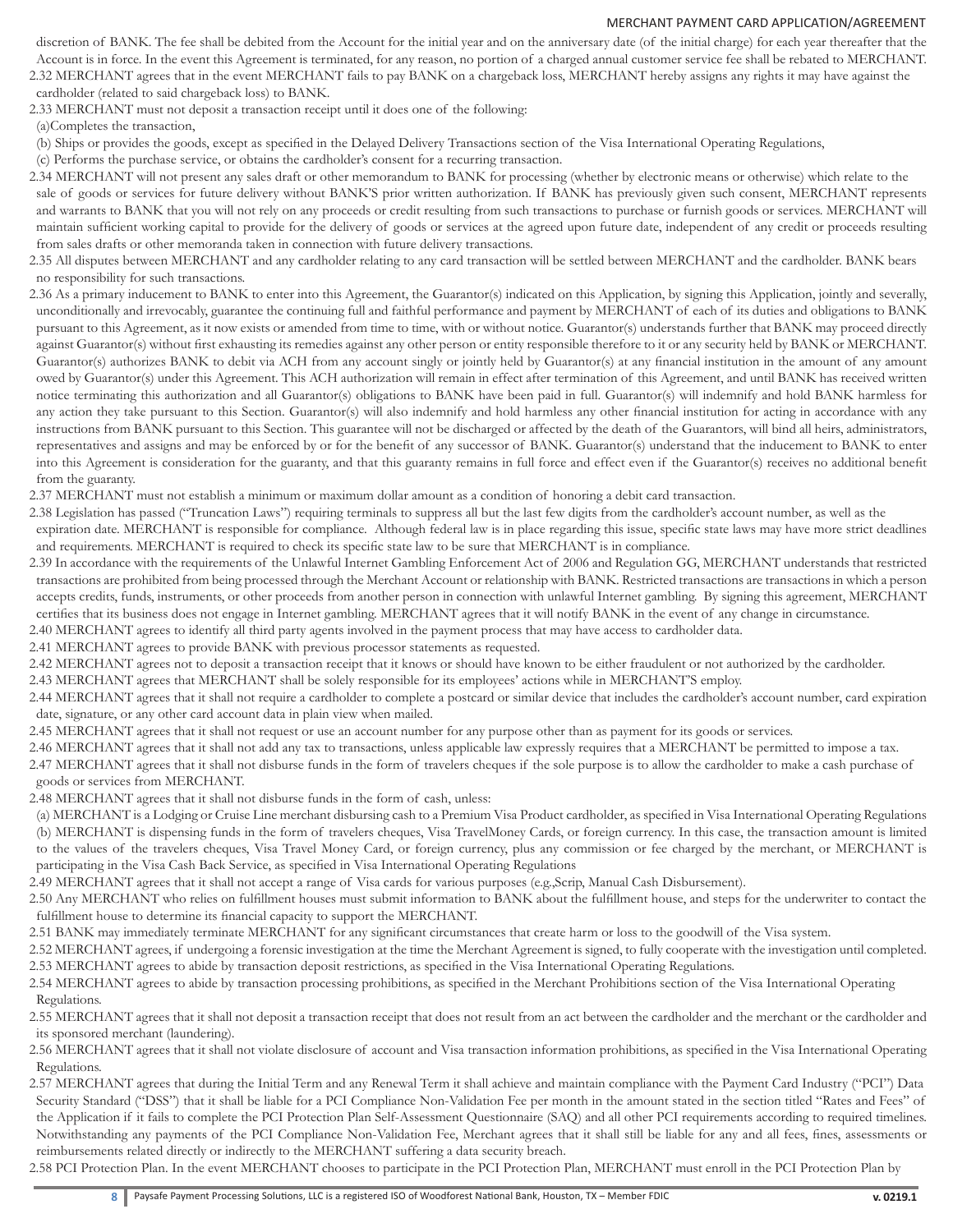completing, and validating PCI compliance through the PCI Self-Assessment Questionnaire and submitting such questionnaire to BANK. Additionally, a PCI scan may be required annually or quarterly (if applicable). Merchant agrees that it shall be liable for the PCI Protection Plan monthly fee in the amount set forth in Rates and Fees section of the Application. MERCHANT agrees to be bound by the terms and conditions of the PCI Protection Plan as set forth at https:// www.merchantfoundry.com/i/foundry/pci/PCI\_Protection\_Plan\_2018.pdf In the event MERCHANT does not participate in the PCI Protection Plan by properly validating PCI compliance and completing the PCI SAQ, MERCHANT agrees to pay the PCI Compliance Non-Validation Fee as set forth in section 2.57 above.

2.59 Merchant Foundry. Merchant Foundry is an online portal that provides MERCHANT with online access to information about their merchant processing activity, including, but not limited to statements and batch totals. MERCHANT agrees that it shall be liable for the monthly Merchant Foundry fee as disclosed in the Rates and Fees section of the Agreement.

2.60 Foundry Business Insights. Foundry Business Insights ("FBI") is a product that combines MERCHANT transactions data with the ability to monitor MERCHANT'S business and online reputation. FBI provides information to MERCHANT about business growth, performance and comparison to MERCHANT'S market and business peers. MERCHANT agrees that it shall be liable for the monthly FBI Fee in the amount of \$39.99. However, the FBI Fee will be waived for the first two calendar months of the Initial Term of this Agreement ("FBI Free Trial"). MERCHANT shall have access to FBI during the FBI Free Trial. MERCHANT also agrees that the monthly FBI Fee will be debited by a third party from the Account via the Federal Reserve ACH System on or about the first day of each month and will be debited separately from any other fee listed in this Agreement. MERCHANT may cancel FBI at any time to avoid subsequent FBI Fees. IN ORDER TO CANCEL FBI, MERCHANT MUST DO ONE OF THE FOLLOWING: (1) NOTIFY US IN WRITING THAT MERCHANT WANTS TO CANCEL FBI, (2) VISIT WWW.MERCHANTFOUNDRY.COM AND SELECT THE FBI CANCEL OPTION OR (3) CALL OUR CUSTOMER SERVICE CENTER AT 800-327-0093 AND REQUEST TO CANCEL FBI.

## **3.0 Rights, Duties and Responsibilities of BANK.**

- 3.1 BANK will accept for purchase all sales drafts deposited by MERCHANT that comply with the terms of this Agreement. The electronic submission of sales transactions to BANK through services provided by BANK shall constitute an endorsement by MERCHANT to BANK of the sales drafts representing such transactions. Unless otherwise informed by BANK and provided MERCHANT completes batch operation prior to 5:59pm CST, BANK will pay MERCHANT up to three (3) business days after the date the BANK receives the transaction, the total face amount of each sales draft, less any credit vouchers, discounts, fees or adjustments determined daily or monthly. All payments, credits and charges are subject to audit and final checking by BANK, and prompt adjustments shall be made for inaccuracies discovered.
- 3.2 Notwithstanding any other provisions of this Agreement, BANK may refuse to accept any sales draft, or revoke its prior acceptance, in any of the following circumstances:

(a) the sale giving rise to such sales draft was not made in compliance with all the terms and conditions of this Agreement including Card Associations' Rules and Regulations, Discover Network Operating Regulations, as well as applicable laws and regulations of any governmental authority; or

(b) The cardholder disputes his/her liability on any of the following grounds: (i) that the products covered by such sales drafts were returned, rejected or defective in some respect or MERCHANT failed to perform any obligation on its part in connection with such products, and MERCHANT has refused to issue a credit voucher in the proper amount; (ii) MERCHANT has failed to obtain a signature on the sales draft and the cardholder claims he/she did not authorize the transaction. In the event of a revocation of a prior acceptance of a sales draft, BANK may withdraw from the Account any amount previously paid to MERCHANT for such sales draft. 3.3 BANK will provide electronic data capture, monthly activity statement, and will assign customer service phone numbers which will accept all customer service calls

- and other communications from MERCHANT relating to the services provided under this Agreement including, but not limited to, disbursement of funds, account charges, monthly statements and chargebacks.
- 3.4 BANK will process all requests for drafts and chargebacks from card issuers and will provide MERCHANT with timely notice of requests and chargebacks for documentation.
- 3.5 BANK will provide, at MERCHANT'S option, a 24 hour toll-free help line for servicing of peripheral equipment which shall include repair and reprogramming of equipment leased, rented or purchased from other vendors.
- 3.6 Use of Independent Sales Offices: MERCHANT acknowledges that BANK may have been referred to MERCHANT through an independent sales office operating under applicable VISA, MasterCard, and Discover Network rules and regulations. The independent sales office is only an independent contractor, is not an employee or agent of BANK, and has no authority to alter the terms of this Agreement without BANK'S prior written approval.
- 3.7 MERCHANT authorizes BANK to control and disburse all appropriate settlement funds to the MERCHANT including funds from the Card Association's,

# American Express and Discover cards.

# **4.0 Account Monitoring.**

4.1 MERCHANT acknowledges that BANK will monitor MERCHANT'S daily deposit activity. MERCHANT agrees that BANK may, upon reasonable grounds, divert the disbursement of MERCHANT'S funds from any account MERCHANT has in ANY financial institution for any reasonable period of time required to investigate suspicious or unusual deposit activity. BANK will make good faith efforts to notify MERCHANT immediately. BANK shall have no liability for any losses, either direct or indirect, which MERCHANT may attribute to any diversion of funds disbursement. Any funds diverted shall be deposited immediately into a non-interest bearing account at BANK, and not be released until such time that questionable/suspect/fraudulent transactions have been resolved to the BANK'S satisfaction.

4.2 Agents of BANK are not permitted to directly access or hold merchant funds whether from settlement or reserves.

# **5.0 Warranties; Disclaimer of Warranties.**

5.1 MERCHANT unconditionally represents and warrants to BANK that all sales drafts submitted to BANK hereunder will represent the indebtedness of cardholder with whom MERCHANT has completed a sales transaction in amounts set forth therein for products only, shall not involve any element of credit for any other purposes and shall not be subject to any defense, dispute, offset or counterclaim which may be raised by a cardholder under the Card Associations' Rules and Regulations, Discover Network Operating Regulations, or the Consumer Credit Protection Act (15 USC 1601) or other relevant state or federal statutes or regulations. Further, MERCHANT warrants that any credit voucher which it issues represents a bona fide refund or adjustment on a card sale by MERCHANT with respect to which a sales draft has been accepted by the BANK.

## **6.0 Limitations of Liability; Indemnification; Due Care.**

6.1 BANK shall have no liability for any negligent design or manufacture of any point-of-sale terminal, printer, or other equipment used by MERCHANT for the acceptance of credit card transactions. BANK MAKES NO WARRANTIES WHATSOEVER, EXPRESSED OR IMPLIED, CONCERNING ANY EQUIPMENT, OR OTHER SERVICE PROVIDED BY OTHERS AND, IN PARTICULAR, MAKES NO WARRANTIES OF MERCHANTABILITY OR FITNESS FOR ANY PARTICULAR PURCHASE. Should MERCHANT fail to pay for any amounts due to their ISO/MSP, MERCHANT grants to BANK the right to set-off against MERCHANT'S deposit account in order to allow BANK to collect any and all equipment payments not made by MERCHANT.

6.2 MERCHANT shall indemnify and hold BANK harmless from all liability, loss and damage, including reasonable attorney's fee and costs which may arise as a result, whether direct or indirect, of any act or failure to act or the breach of any warranty by MERCHANT pursuant to the terms of this Agreement, the Card Associations' Rules and Regulations, and Discover Network Operating Regulations. In the event any Card Association, Discover Network, or other entity assesses a fine or assessment to BANK or request reimbursement from BANK due to the direct or indirect actions of MERCHANT, MERCHANT shall reimburse BANK the amount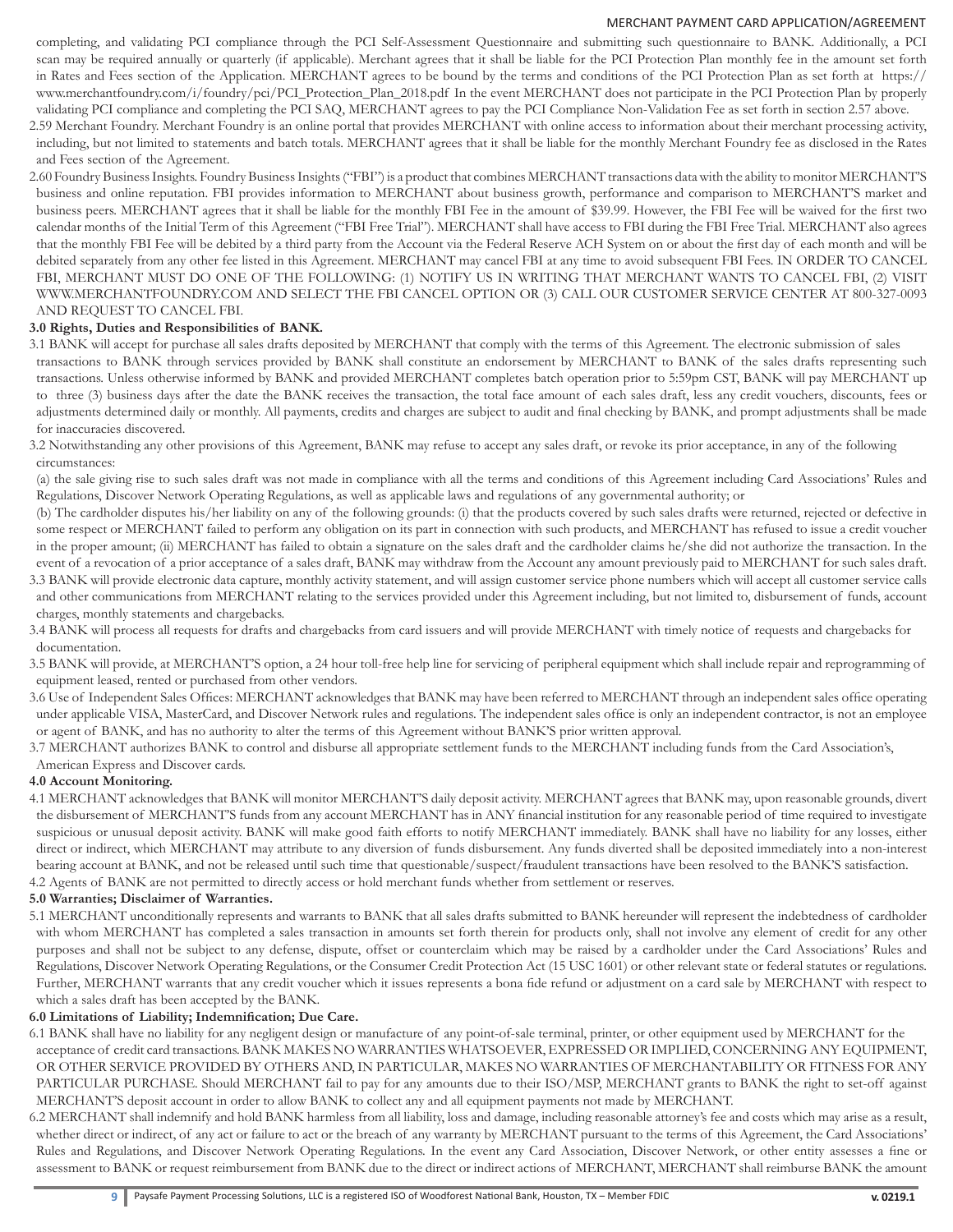**6.3 BANK WILL USE DUE CARE IN PROVIDING SERVICES COVERED BY THIS AGREEMENT AND THE PERFORMANCE OF ALL SERVICES CALLED FOR IN THIS AGREEMENT SHALL BE CONSISTENT WITH INDUSTRY STANDARDS. THE LIABILITY, IF ANY, OF BANK UNDER THIS AGREEMENT FOR ANY CLAIMS, COSTS, DAMAGES, LOSSES AND EXPENSES FOR WHICH IT IS OR MAY BE LEGALLY LIABLE, WHETHER ARISING IN NEGLIGENCE OR OTHER TORT, CONTRACT, OR OTHERWISE, WILL NOT EXCEED IN THE AGGREGATE THE AMOUNT OF FEES PAID BY MERCHANT, LESS INTERCHANGE AND ASSESSMENTS, OVER THE PREVIOUS TWELVE (12) MONTH PERIOD, CALCULATED FROM THE DATE THE LIABILITY ACCRUED. IN NO EVENT WILL BANK OR ITS AGENTS, OFFICERS, DIRECTORS OR EMPLOYEES BE LIABLE FOR INDIRECT, SPECIAL, OR CONSEQUENTIAL DAMAGES.**

# **7.0 Display of Materials; Trademarks.**

7.1 MERCHANT agrees to prominently display the promotional materials provided by BANK in its place(s) of business. Use of promotional materials and use of any trade name, trademark, service mark or logo type ("Mark") associated with card(s) shall be limited to informing the public that card(s) will be accepted at MERCHANT'S place(s) of business. MERCHANT'S use of promotional materials and marks is subject to the direction of BANK.

7.2 MERCHANT may use promotional materials and marks during the term of the Agreement and shall immediately cease use and return any inventory to BANK upon any termination thereof.

7.3 MERCHANT shall not use any promotional material or marks associated with VISA, MasterCard or Discover Network in any way which suggests or implies that either endorses any goods or services other than payment card services. Further, MERCHANT may be subject to immediate termination if deemed to be creating harm or loss to the goodwill of VISA, MasterCard, Discover Network, or BANK.

7.4 Discover Network Program Marks. MERCHANT is prohibited from using the Program Marks, as defined below, other than as expressly authorized in writing by BANK. Program Marks mean the brands, emblems, trademarks, and/or logos that identify the Discover Network Cards. Additionally, MERCHANT shall not use the Program Marks other than to display decals, signage, advertising, and other forms depicting the Program Marks that are provided to MERCHANT by BANK or otherwise approved in advance in writing by BANK. MERCHANT may use the Program Marks only to promote the services covered by the Program Marks by using them on decals, indoor and outdoor signs, websites, advertising materials and marketing materials; provided that all such uses by MERCHANT are approved in advance by BANK in writing. MERCHANT shall not use the Program Marks in such a way that customers could believe that the products or services offered by MERCHANT are sponsored or guaranteed by the owners of the Program Marks. MERCHANT recognizes that it has no ownership rights in the Program Marks. MERCHANT shall not assign to any third party any of the rights to use the Program Marks.

## **8.0 Term; Termination.**

8.1 This Agreement shall become effective upon acceptance by BANK and shall continue in full force and effect for a term disclosed in the Merchant Payment Card Application/Agreement ("Initial Term or "Term"). At the end of the Initial Term and at the end of every renewal term thereafter ("Renewal Term" or "Term"), the Agreement will automatically renew for additional periods as disclosed in the Merchant Payment Card Application/Agreement, unless terminated by any party upon written notice at least thirty (30) days prior to the end of the then existing Term or twenty (20) days as per the Voyager Merchant Agreement. In the event MERCHANT terminates this Agreement prior to the maturity date of the Initial term, MERCHANT SHALL be liable to BANK for an early termination fee described in the Merchant Payment Card Application/Agreement ("Early Termination Fee"). Notwithstanding the foregoing, no Early Termination Fee shall be applicable if: (a) MERCHANT terminates this Agreement within ninety (90) days of a change or increase to a Non-Pass-Through Fee; or (b) MERCHANT receives a valid "Bid" (hereinafter defined) for processing services from another merchant services provider during the Term of this Agreement and presents said Bid to BANK and BANK chooses not to match said Bid. For purpose of this Section 8.1, (x) "Non-Pass-Through Fee" means any fees or portions of fees that are assessed by BANK for payment card processing services pursuant to this Agreement that are retained by BANK and are not amounts assessed by the Card Associations or other third parties that are simply "passed through" to merchants; and (y) "Bid" means a written proposal from a third party processor for the processing of payment card transactions.

8.2 This Agreement may be immediately terminated by BANK for the following reasons:

(a) Reasonable belief that MERCHANT is employed in practices that involve elements of fraud or conduct deemed to be injurious to cardholders;

(b) Reasonable belief that MERCHANT will constitute a risk to BANK by failing to meet the terms of this Agreement;

(c) Issuing cash advances as set forth in Section 2.14; or

(d) MERCHANT appears on any Card Association's, Discover Network's, and/or American Express' security reporting.

(e) MERCHANT fails to comply with Payment Card Industry Security Standards as outlined in the Data Security Section of Merchant Payment Card Application.

(f) MERCHANT has breached any term, provision, condition, representation or warranty of this Agreement.

8.3 In the event this Agreement is terminated prior to the expiration date for any of the reasons set forth in Section 8.2 and when permitted by state law, MERCHANT shall be liable to BANK for the Early Termination Fee as defined in section 8.1 of this Agreement.

8.4 BANK may terminate this Agreement immediately and without cause upon providing MERCHANT with written notice of such termination.

8.5 In the event of termination whether with or without cause, MERCHANT expressly authorizes BANK to withhold and discontinue the disbursement of all cards and other payment transactions of MERCHANT in process of being collected and deposited. Collected funds may be placed in an escrow account at BANK until MERCHANT pays any outstanding charges or losses. Further, BANK reserves the right to require MERCHANT to deposit additional amounts, based upon MERCHANT'S processing history and /or anticipated risk of loss to BANK, into an escrow account. BANK shall be granted a continuing security interest in funds held pursuant to this Section. Said escrow account shall be maintained for a minimum of one hundred eighty (180) days after the termination date and for any reasonable period thereafter, during which cardholder disputes may remain valid under the card plans. Any balance remaining after chargeback rights have expired will be disbursed to MERCHANT.

8.6 Security Interests. This Agreement will constitute a Security Agreement under the Uniform Commercial Code. MERCHANT grants to BANK a security interest in and lien upon: (i) all funds at any time in the Account (ii) all funds in diverted account (see Section 4.0), (iii) the Reserve Account (as defined below), (iv) future sales drafts, (v) all rights relating to this Agreement including, without limitation, all rights to receive any payments or credits under this Agreement and (vi) any other account MERCHANT has in any financial institution, (collectively, the "Secured Assets"). Upon request of BANK, MERCHANT will execute one or more financing statements or other documents to evidence and perfect this security interest. MERCHANT represents and warrants that no other party has a security interest in the Secured Assets. These security interest and liens will secure all of MERCHANT'S obligations under this Agreement and any other agreements between MERCHANT and BANK including, but not limited to, MERCHANT'S obligation to pay any amounts due and owing to BANK. With respect to such security interests and liens, BANK will have all rights afforded under the Uniform Commercial Code, any other applicable law and in equity. MERCHANT will obtain from BANK written consent prior to granting a security interest of any kind in the Secured Assets to a third party. In the event MERCHANT grants a security interest in the Secured Assets to a third party with BANK'S consent, MERCHANT agrees that any indebtedness arising from the bona fide sale of goods and/or services are free of liens, claims, and encumbrances other than ordinary sales taxes. Merchant represents and warrants that no other person or entity has a security interest in any property in which you have granted BANK a security interest hereunder. MERCHANT agrees that this is a contract of recoupment and BANK is not required to file a motion for relief from a bankruptcy action automatic stay to realize on any of the Secured Assets. Nevertheless, MERCHANT agrees not to contest or object to any motion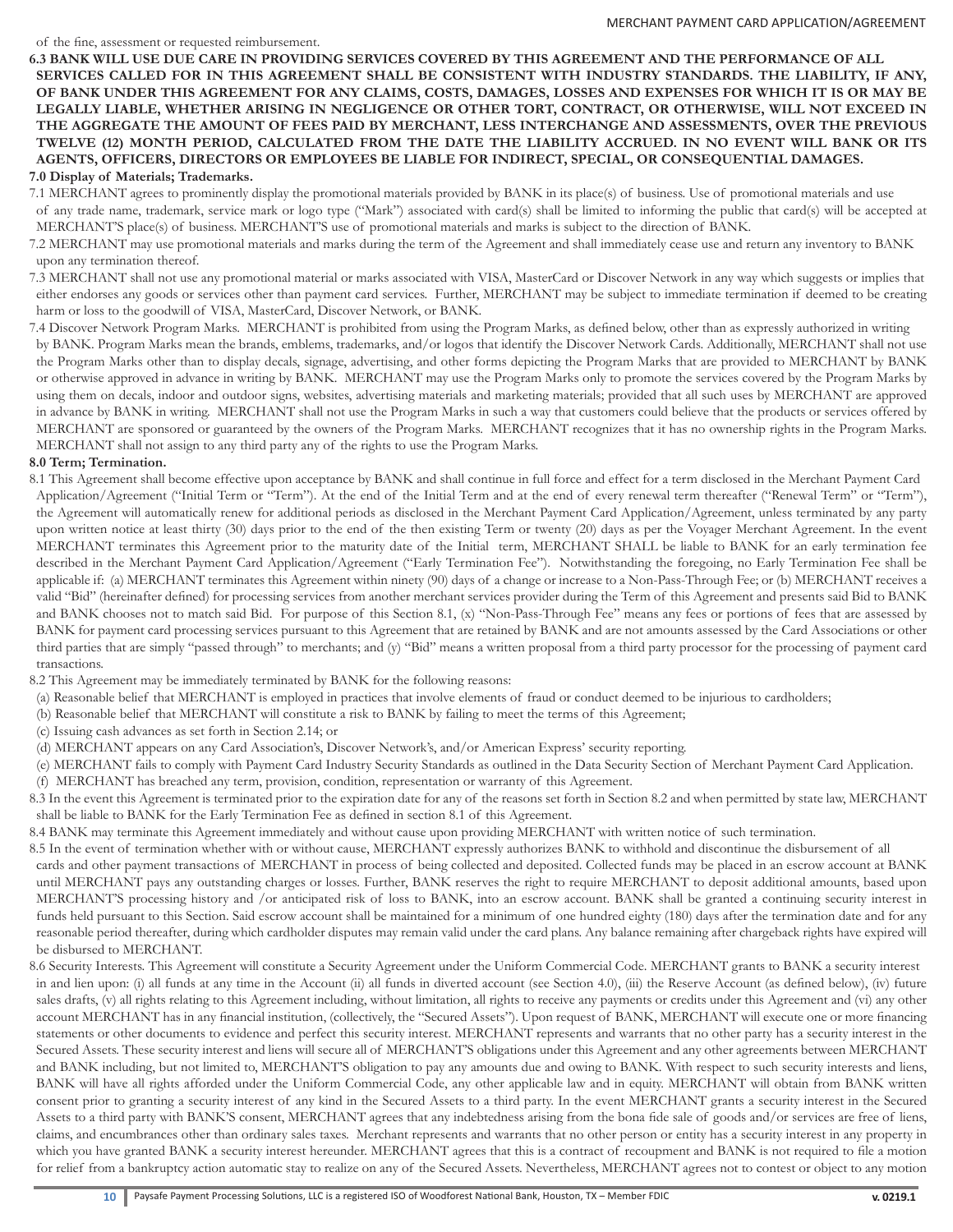for relief from the automatic stay filed by BANK. MERCHANT hereby grants BANK the right to offset by ACH any account MERCHANT has in ANY financial institution in order to collect any amount due from MERCHANT to BANK pursuant to this Agreement.

- 8.7 Reserve Account. (i) Establishment: Upon termination of this Agreement or upon BANK'S request and within BANK'S sole discretion, MERCHANT will establish and maintain a deposit ("Reserve Account") at BANK in an amount reasonably determined by BANK necessary to protect BANK'S interests under this Agreement. (ii) Funding: BANK has the right to debit the Account to establish or maintain funds in the Reserve Account. BANK may deposit into the Reserve Account funds it would otherwise be obligated to pay MERCHANT, for the purpose of establishing or maintaining the Reserve Account in accordance with this Section, if it determines such action is reasonably necessary to protect its interests. (iii) Funds: in no event will MERCHANT be entitled to return of Reserve Account funds before two-hundred seventy (270) days following the effective date of termination of this Agreement, provided however, that MERCHANT will remain liable to BANK for all liabilities occurring beyond such two-hundred seventy (270) day period. BANK will have sole control of the Reserve Account. In the event of a bankruptcy proceeding and the determination by the court that this Agreement is assumable under Bankruptcy Code Section 365, as amended from time to time, MERCHANT must establish or maintain a Reserve Account in an amount satisfactory to BANK.
- 8.8 Recoupment and Set-Off. BANK has the right of recoupment and set-off from the Reserve Account or the Account. This means that it may offset any outstanding uncollected amounts owed from: (i) any amounts it would otherwise be obligated to deposit into the MERCHANT Account, and (ii) any other amounts MERCHANT may owe BANK under this Agreement or any other agreement. MERCHANT acknowledges that in the event of a bankruptcy proceeding, in order for MERCHANT to provide adequate protection under Bankruptcy Code Section 362 to BANK, MERCHANT must create or maintain the Reserve Account as required by BANK, and BANK will have the right of offset against the Reserve Account for any and all obligations which MERCHANT may owe to BANK, without regard to whether the obligations relate to sales drafts initiated or created before or after the filing of the bankruptcy petition.
- 8.9 If MERCHANT is terminated for cause, MERCHANT acknowledges that BANK may be required to report MERCHANT'S business name and the names and other identification of its principals to the Member Alert to Control High-Risk (M.A.T.C.H.) maintained by MasterCard. MERCHANT expressly agrees and consents to such reporting in the event MERCHANT is terminated for any of the reasons specified as cause by VISA, MasterCard, and Discover Network. Furthermore, MERCHANT shall hold harmless BANK for claims which MERCHANT may raise as a result of such reporting.
- 8.10 Bankruptcy. MERCHANT will immediately notify BANK of any bankruptcy, receivership, insolvency or similar action or proceeding initiated by or against MERCHANT or any of its principals. MERCHANT will include BANK on the list and matrix of creditors as filed with the Bankruptcy Court, whether or not a claim may exist at the time of filing, and failure to do so will be cause for immediate termination or any other action available to BANK under applicable rules or law. MERCHANT acknowledges that this Agreement constitutes an executory contract to make a loan, or extend other debt financing or financial accommodations to or for the benefit of MERCHANT, and, as such, cannot be assumed or assigned in the event of MERCHANT'S bankruptcy.
- 8.11 In the event BANK and MERCHANT agree to any reduction of a rate or a fee set forth in this Agreement, merchant hereby agrees that said reduction shall result in an extension of the Term of this Agreement by three (3) years from the date said rate or fee reduction takes effect.

## **9.0 Notices.**

- 9.1 All notices and other communications required or permitted under this Agreement shall be deemed delivered when mailed first class, postage prepaid, addressed as follows:
- (a) If to BANK: Woodforest National Bank, P.O. Box 8339, The Woodlands, TX 77387-8339
- (b) If to MERCHANT, at the MERCHANT'S place of business as also stated on this Merchant Application or current mailing address on file with BANK. **10.0 Additional Terms.**
- 10.1 Card Plans. This Agreement is subject to the bylaws and rules promulgated by VISA, MasterCard, Discover Network, or any other card plan. The parties hereto are bound by and shall fully comply with these bylaws and rules and by such amendments or additions as may be made hereto. The parties hereto shall further comply with all Debit/ATM Network rules and regulations.
- 10.2 Inspection of Books and Records. Representatives of BANK may, during normal business hours, inspect, audit and make records of MERCHANT'S books, accounts, records and files pertaining to any card transactions. During the Term hereof, at the request of BANK, MERCHANT shall provide up to two (2) years of current financial statements and other related information that is requested by BANK. MERCHANT will preserve its records of any card sale and any refund or credit adjustment thereon for at least seven (7) years from the date of such sale, credit, refund or adjustment. MERCHANT agrees that BANK may obtain information from credit reporting agencies for the MERCHANT and its principals once a year during the Initial Term and any Renewal Term of this Agreement.
- 10.3 Confidentiality. MERCHANT will not use for its own purposes, will not disclose to any third party, and will retain in strictest confidence all information and data belonging to or relating to the business of BANK (including without limitation the terms of this Agreement), and will safeguard such information and data by using the same degree of care that MERCHANT uses to protect its own confidential information.
- 10.4 Privacy. Woodforest National Bank complies with the Bank Secrecy Act and the USA Patriot Act to help the government fight the funding of terrorism and money laundering activities. Federal law requires all financial institutions to obtain, verify, and record information that identifies each person who opens an account or becomes a new customer of the financial institution. Our Customer Identification Program is designed to comply with all federal mandates. When MERCHANT opens an account or obtains a service from the bank, BANK will ask for owner/officer name, address, date of birth, and other information that will allow BANK to identify MERCHANT. BANK will also be asking MERCHANT to provide identifying documentation, such as driver's license or other forms of identification. BANK can and will refuse to open an account or provide services if adequate identification is not provided, or BANK is dissatisfied with the identification provided. BANK collects non-public personal information about MERCHANT from the following sources: Information received from on applications or other forms; Information about transactions with BANK, our affiliates, or others; and Information received from consumer reporting agencies. As required by the USA PATRIOT Act, BANK also collects information and takes actions necessary to verify MERCHANT identity. BANK may disclose all the information collected, as described above, to companies that perform marketing services on BANK'S behalf, to American Express, or to other financial institutions with which BANK has joint marketing agreements. BANK does not disclose any non-public personal information about our MERCHANTS to anyone, including our affiliates, except as permitted by law. Internally, BANK restricts access to non-public personal information about MERCHANTS to associates who need to know that information to provide customer support and or to maintain records. BANK'S internal conduct clearly defines the manner in which an associate may access, use, or disseminate non-public information. BANK maintains physical, electronic, and procedural safeguards that comply with federal standards to guard MERCHANT'S non-public personal information. If MERCHANT decides to close account(s) or become an inactive merchant, BANK will adhere to the policies and practices as described in this notice. 10.4(i) PRIVACY POLICY. MERCHANT represents, warrants and covenants that it has obtained all required consents from cardholders in respect of their personal information to be accessed, collected, used or transferred by BANK in providing the services under this Agreement, and it has read, understood and hereby accepts Paysafe's privacy policy on behalf of itself and the Cardholders at https://www.paysafe.com/privacy-policy/.

10.5 Force Majeure. BANK shall not be liable for any damages resulting from any delay in performance or non-performance caused by circumstances beyond BANK'S control including, but not limited to acts of God, fire, flood, war, governmental action, accident, labor trouble or shortage, or other events of similar effect in connection with BANK'S obligation herein.

10.6 Amendment. MERCHANT acknowledges that the terms set forth herein including but not limited to fees, rates, and charges may be changed by BANK. MERCHANT agrees that any such changes shall be considered accurate and final unless MERCHANT disputes them in writing within 30 days of receipt of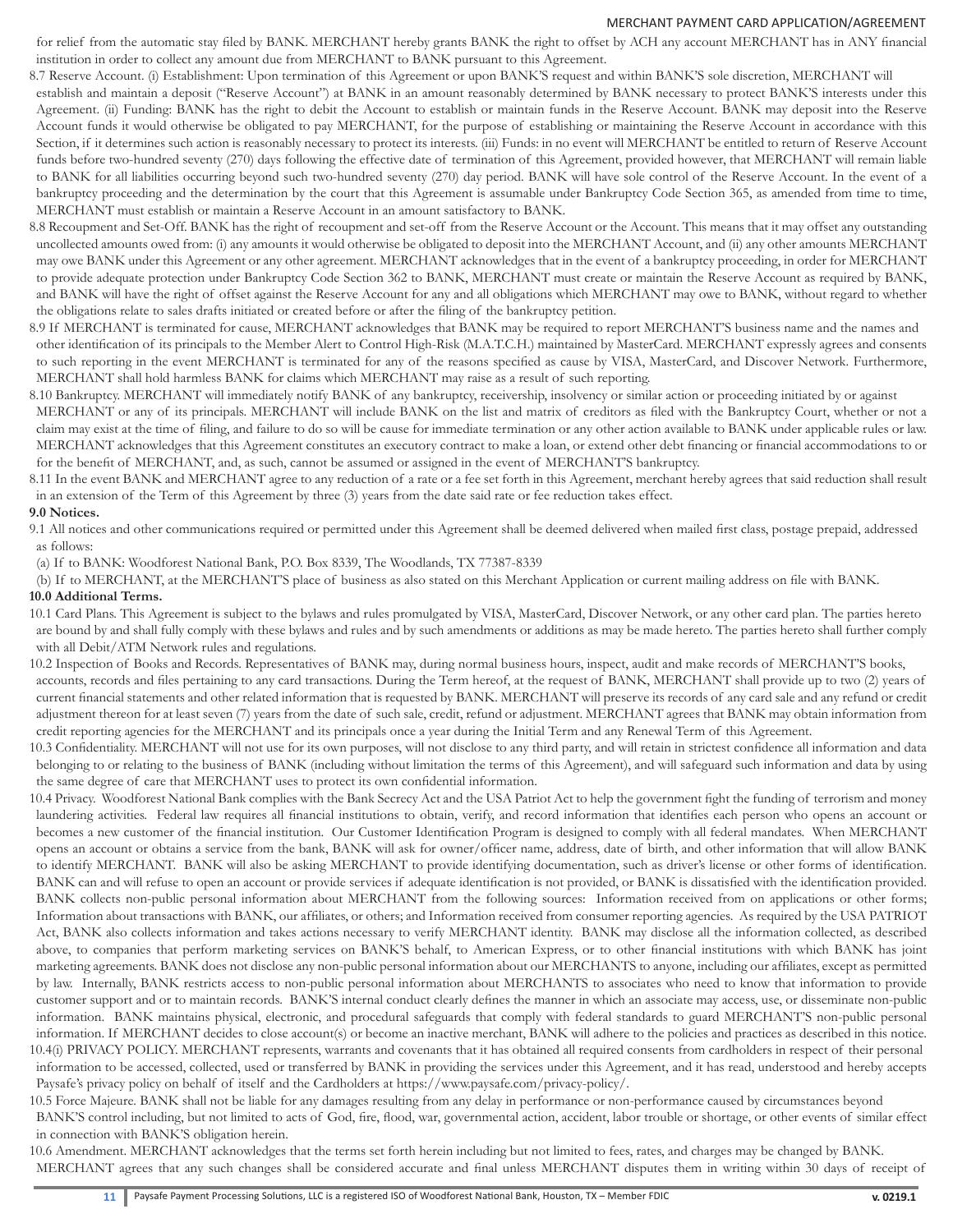#### documentation showing said changes.

#### MERCHANT PAYMENT CARD APPLICATION/AGREEMENT

10.7 Section Headings. All section headings contained herein are for descriptive purposes only, and the language of such section shall control.

10.8 Assignability. This Agreement may not be assigned, directly or by operation of law, without the prior written consent of BANK.

10.9 Attorney's Fees and Costs. MERCHANT shall be liable for and indemnify BANK for any and all attorney's fees and other costs and expenses paid or incurred by the BANK in the enforcement hereof, or in collecting any amounts due from MERCHANT to BANK hereunder or resulting from any breach by MERCHANT of any of the terms or conditions of this Agreement.

10.10 Dispute Resolution; Arbitration and Class Action Waiver. Any claims or controversies between the parties arising out of or relating to this Agreement or the breach thereof, including disputes over the enforceability, validity or scope of this Section 10.10, shall be resolved through arbitration in accordance with the Commercial Arbitration Rules of the American Arbitration Association, as then may be in effect (which rules are available at www.adr.org), except that (i) temporary equitable judicial relief may be sought in a federal or state court located in Montgomery County, Texas, until an arbitrator can be empaneled and has determined whether that relief should be continued, modified or ended, and the parties hereby expressly consent to the exclusive jurisdiction of such courts for such purpose, and (ii) judicial relief may be sought in such court or any other court of competent jurisdiction to compel arbitration or to enforce an award issued pursuant to this section. THE PARTIES ALSO AGREE THAT EACH MAY BRING CLAIMS AGAINST THE OTHER ONLY IN ITS INDIVIDUAL CAPACITY AND NOT AS A PLAINTIFF OR CLASS MEMBER IN ANY PURPORTED CLASS OR REPRESENTATIVE PROCEEDING. Further, unless both Parties agree otherwise, the arbitrator may not consolidate more than one person's claims, and may not otherwise preside over any form of a representative or class proceeding. In the event the foregoing prohibition on representative or class proceedings is invalidated or otherwise held unenforceable, the Parties agree that the remainder of this Section 10.10 similarly shall be deemed void and unenforceable.

10.11 Binding Effect: Governing Law; jurisdiction and Venue. This Agreement shall be construed and governed by the laws of the State of Texas and the Federal Arbitration Act. Except where otherwise expressly stated, if any provision of this Agreement shall be held to be invalid, illegal, or unenforceable, the remaining provisions shall remain in effect. In the event Section 10.10 is deemed void or unenforceable, all claims or controversies between the parties arising out or relating to this Agreement or the breach thereof, shall be brought in a federal or state court located in Montgomery County, Texas, and the parties hereby expressly consent to the exclusive jurisdiction of such courts for such purpose.

10.12 Survivability. The following sections shall survive the termination of this Agreement and shall remain enforceable after such termination: 2.11, 2.12, 2.16, 2.20, 2.21, 2.22, 2.25, 2.28, 2.32, 2.35, 2.36, 2.43, 2.52, 3.2, 3.4, 4.1, 6.1, 6.2, 6.3, 8.4, 8.5, 8.6, 8.7, 8.8, 8.9, 9.1, 10.3, 10.5, 10.9, 10.10, 10.11 and 10.14.

10.13 The rights conferred upon BANK in this Agreement are not intended to be exclusive of each other or of any other rights and remedies. Rather, each and every right of BANK at law or in equity will be cumulative and concurrent and in addition to every other right.

10.14 In the event MERCHANT chooses to participate in the Optional Merchant Club, the following Terms and Conditions shall apply: The term of enrollment is for one (1) year. The term shall be automatically and continually renewed for consecutive one-year terms unless the Merchant or Bank provides a written notice of non-renewal at least sixty (60) days prior to end of the then existing term. The fee for membership shall be charged per unit of equipment per month (terminal, printer, pinpad or any combination thereof). MERCHANT understands membership fee is in addition to fees charged by BANK in MERCHANT'S Merchant Payment Card Agreement. In the event MERCHANT'S Merchant Payment Card Agreement is terminated during the existence of any term of membership, the fee shall be paid for the remainder of the then existing term. Example: In the event a MERCHANT becomes a member and is terminated after seven (7) months, the remaining five (5) months of fees shall still be paid by MERCHANT to BANK. For all members in good standing, and subject to the terms herein, BANK shall provide equipment support or repair during the membership term. If the equipment cannot be repaired, it shall be replaced with refurbished equipment of comparable quality. MERCHANT agrees to pay any and all encryption fees. For any equipment shipped by BANK to MERCHANT hereunder, MERCHANT shall pay BANK the sum of \$29.95 per item to cover shipping and handling. MERCHANT agrees to pay BANK additional fees for Saturday or priority delivery. In the event BANK replaces any item of equipment for MERCHANT'S faulty equipment, MERCHANT is required to send BANK the faulty equipment within thirty (30) days from the date MERCHANT receives the replacement equipment. In the event MERCHANT fails to comply with this Section, MERCHANT shall be required to pay BANK the full retail price for the replacement equipment immediately upon the expiration of said thirty (30) day period. Full membership benefits do not take effect for thirty (30) days following the Date of Enrollment. In the event BANK provides replacement equipment during the first thirty (30) days of membership, MERCHANT shall pay BANK the sum of \$75.00 per unit replaced. The following items are NOT covered under the membership and MERCHANT shall receive NO benefits for said items: wireless terminals, power packs, pin pad cables, check reader cables, printer cables, printer ribbons, or any other cable that would connect a peripheral device to the terminal, equipment which in the sole discretion of BANK has been subject to abuse, accidental damage, alteration, modification, tampering, negligence, misuse, faulty installation, lack of reasonable care, repair or service which in any way is not contemplated in the documentation for the equipment, equipment with alteration, tampering or defacing of the serial number or model number, any damage that occurs in shipment, any damage due to an act of God, failures due to power surges, cosmetic damage.

10.15 MERCHANT is liable for repayment to BANK for all valid chargebacks related to Debit and/or ATM Transactions. BANK will comply with Debit/ATM Networks' prevailing Rules and Regulations in processing any chargebacks which result from cardholder disputes. However, all disputes which are not or cannot be resolved through established chargeback procedures shall be settled between MERCHANT and the cardholder, and MERCHANT will indemnify BANK and will provide reimbursement for all expenses, including reasonable attorney's costs, which it may incur as the result of any cardholder claim which is pursued outside the Debit/ATM Network Rules and Regulations.

10.16 MERCHANT agrees to \$25 per hour, with one (1) hour minimum, research fee to be charged by BANK for research it performs at MERCHANT'S request.

10.17 For purposes of compliance with Payment Card Industry Security Standards, MERCHANT is required to notify BANK in writing of any changes to the software type and version number from that originally stated within this Agreement. MERCHANT is liable to BANK for all losses and expenses incurred by BANK arising out of a failure to report changes to BANK.

10.18 MERCHANT must report to BANK its participation in any cash advance program outside of that offered by BANK. Failure to report participation in such a program shall result in immediate termination of MERCHANT account.

## **11.0 Fleet Card Acceptance.**

11.1 If MERCHANT executes a Wright Express ("WEX") Merchant Agreement, MERCHANT understands that BANK will provide such agreement to WEX, but that neither BANK nor WEX shall have any obligation whatsoever to MERCHANT with respect to processing WEX Cards unless and until WEX executes WEX Merchant Agreement. If WEX executes WEX Merchant Agreement and MERCHANT accepts WEX Cards, MERCHANT understands that WEX transactions are processed, authorized, and funded by WEX. MERCHANT understands that WEX is solely responsible for all agreements that govern WEX transactions and that BANK is not responsible and assumes absolutely no liability with regard to any such agreement or WEX transactions, including, but not limited to, the funding and settlement of WEX transactions. MERCHANT understands that WEX will charge additional fees for the services that it provides. 11.2 If MERCHANT accepts Voyager Cards, MERCHANT should adhere to the following Voyager Regulations:

(a) MERCHANT should check Fleet Cards for any printer restrictions at the point of sale,

(b) If an increase in the number of Voyager transaction authorization calls from MERCHANT, not due to Voyager system outages, are in excess of 15% for a given month as compared to the previous month, Voyager may, in their sole discretion, deduct telephone charges not to exceed \$.25 per call for the increased calls from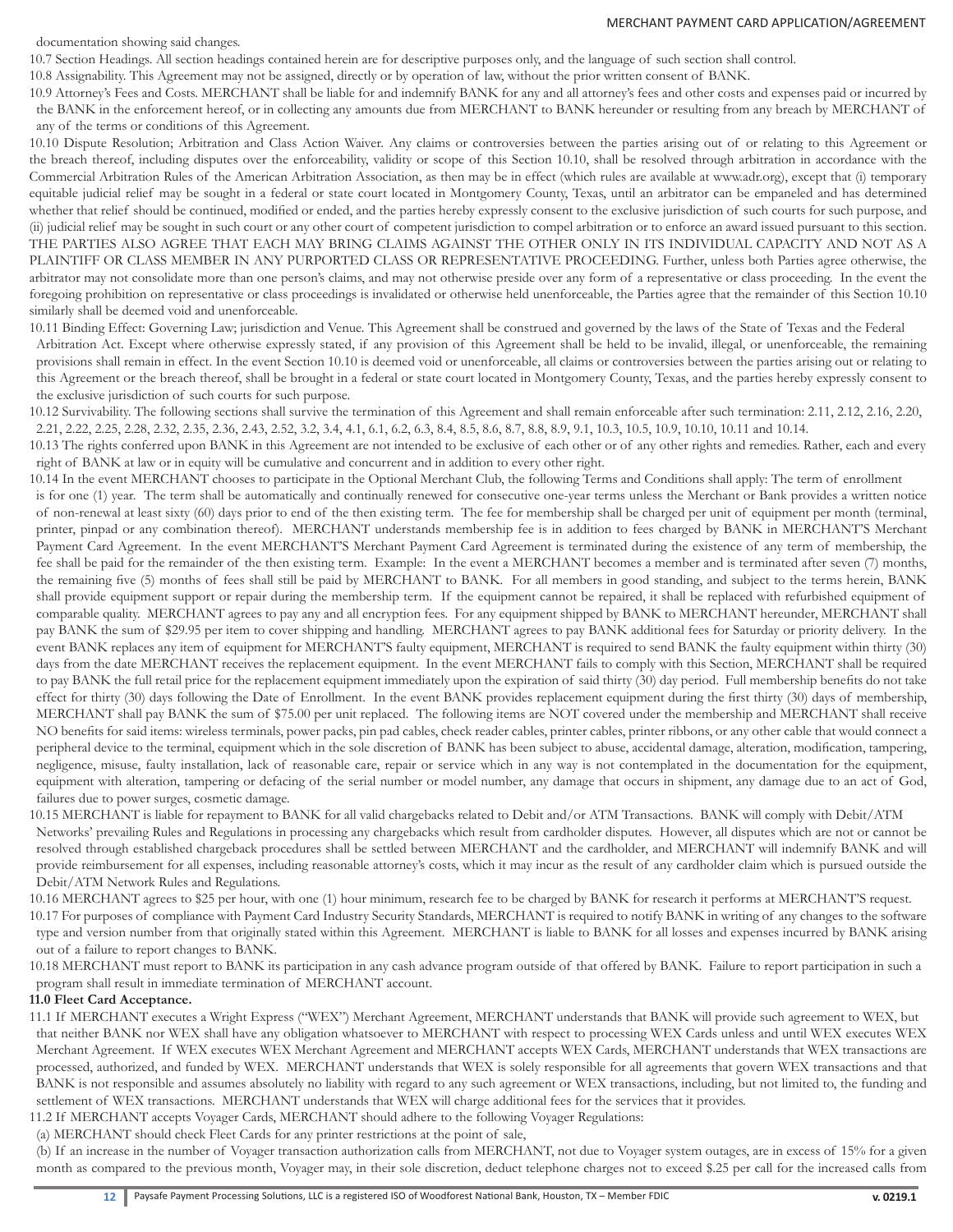## MERCHANT settlement of MERCHANT'S Voyager transactions,

(c) Settlement of Voyager transactions will generally occur by the fourth banking day after the applicable card transaction is processed. Voyager shall reimburse MERCHANT for the dollar amount of sales submitted for a given day by MERCHANT, reduced by the amount of chargebacks, tax exemptions, discounts, credits, and other fees,

(d) For daily transmission of data, MERCHANT shall maintain true and complete records for not less than thirty-six (36) months from the date of generation of the data, and MERCHANT is responsible for the expense of retaining such sales data records and sales drafts,

(e) In addition to the information provided in Section 6.3, in no event shall BANK'S cumulative liability to MERCHANT for losses, claims, suits, controversies, breaches or damages for any cause whatsoever in connection with Voyager transactions, exceed the lesser of \$10,000.00 or the Voyager transaction fees paid by MERCHANT for the two months prior to the action giving arise to the claim.

## **12.0 Data Security.**

12.1 MERCHANT hereby warrants and represents that the POS Software, as listed on this Agreement is 100% accurate and that the POS Software used by the Merchant during the Initial Term or any Renewal Term of this Agreement is PCI-DSS Compliant as listed at https://www.pcisecuritystandards.org/security\_ standards/vpa/. If MERCHANT conducts any business over the Internet or over a VOIP terminal, MERCHANT must: install and maintain a working network firewall to protect data accessible via the Internet; keep security patches up-to-date; encrypt stored data sent over open networks; use and update anti-virus software; restrict access to data by business "need-to-know"; assign a unique ID to each person with computer access to data by unique ID; regularly test security systems and processes; maintain a policy that addresses information security for employees and contractors; and restrict physical access to cardholder information. When outsourcing administration of information assets, networks, or data, MERCHANT must retain legal control of proprietary information and use limited "need-toknow" access to such assets, network, or data. Further, MERCHANT must reference the protection of cardholder information and compliance with the PCI Security Standards Council in contract with other service providers. If MERCHANT stores cardholder account numbers, expiration dates, and other personal cardholder data in a database, MERCHANT must follow VISA, MasterCard, and Discover Network guidelines on securing such data as outlined by the Visa Cardholder Information Security Procedures (CISP), MasterCard Site Data Protection (SDP), and Discover Information Security and Compliance Program (DISC). MERCHANT understands that failure to comply with this Section may result in fines, fees, assessments or requests for reimbursement by VISA, MasterCard, and/or Discover Network, and MERCHANT agrees to indemnify and reimburse BANK immediately for any fine imposed due to MERCHANT'S breach of this Section. For more information on the Payment Card Industry Security Standards, including each of the specific security programs, see www.pcisecuritystandards.org.

# **13.0 American Express Card Acceptance**

## 13.1 **American Express Definitions.**

**(ii)** "Establishment" means any or all of a MERCHANT'S locations, outlets, websites, online networks, and all other methods for selling goods and services, including methods that the MERCHANT adopts in the future.

**(iv)** "Participant" means BANK'S merchant services provider Merchants' Choice Payment Solutions.

13.2 Card Acceptance. MERCHANT agrees to accept American Express Cards in accordance with the terms of this Agreement and agrees to adhere to the American Express Operating Regulations and the American Express OptBlue Program Merchant Requirements, which are both incorporated herein by reference and made a part hereof for all purposes, and are also available at www.americanexpress.com/merchantguide. **MERCHANT ACKNOWLEDGES THAT IT MAY CHOOSE NOT TO ACCEPT AMERICAN EXPRESS CARDS AT ANY TIME DURING THE TERM OF THIS AGREEMENT AND SUCH ACTION DOES NOT DIRECTLY NOR INDIRECTLY AFFECT MERCHANT'S RIGHTS TO ACCEPT ANY OTHER PAYMENT CARD. MERCHANT acknowledges that it is the MERCHANT's sole obligation to ensure that it possesses the most current version of the American Express Operating Regulations and the American Express OptBlue Program Merchant Requirements as they are amended from time to time.**

13.3 **Prohibited Goods and Services.** MERCHANT must accept the Card as payment for goods and services sold (other than those goods and services prohibited under the subsection below), or (if applicable) for charitable contributions made, at all of its Establishments, except as expressly permitted by state statute. MERCHANT is jointly and severally liable for the obligations of MERCHANT'S Establishments under the Agreement. MERCHANT must not accept the Card to verify a cardholder's age or for any of the following:

(i) adult digital content sold via Internet Electronic Delivery;

(ii) amounts that do not represent bona fide sales of goods or services (or, if applicable, amounts that do not represent bona fide charitable contributions made) at MERCHANT'S Establishments; for example, purchases at MERCHANT'S Establishments by MERCHANT'S owners (or their family members) or employees contrived for cash flow purposes, or payments that MERCHANT have accepted in order to advance cash to cardholders in connection with the transaction;

(iii) amounts that do not represent bona fide, direct sales by MERCHANT'S Establishment to Card Members made in the ordinary course of MERCHANT'S business;

(iv) cash or cash equivalent (e.g., gold, silver, platinum, and palladium bullion and/or bars), but collectible coins and jewelry are not prohibited;

(v) charges that the cardholder has not specifically approved;

(vi) costs or fees over the normal price of the goods or services (plus applicable taxes) that the cardholder has not specifically approved;

(vii) damages, losses, penalties, or fines of any kind;

(viii) gambling services (including online gambling), gambling chips, gambling credits, or lottery tickets;

(ix) unlawful/illegal activities, fraudulent business transactions or when providing the goods or services is unlawful/illegal (e.g. unlawful/illegal online internet sales of prescription medications or controlled substances; sales of any goods that infringe the rights of a rights-holder under laws applicable to us, MERCHANT, or the cardholder; online child pornography);

(x) overdue amounts or amounts covering returned, previously dishonored or stop-payment checks (e.g., where the Card is used as a payment of last resort); or

(xi) sales made by third parties or Entities conducting business in industries other than Merchant's.

13.4 **High Volume.** MERCHANT agrees that in the event its annual charge volume for American Express Cards is greater than \$1,000,000, then American Express may initiate the process of converting MERCHANT to an AXP Direct Merchant. Upon conversion MERCHANT shall be bound by American Express' then-current Card Acceptance agreement and American Express will set pricing and other fees payable by the MERCHANT for American Express card acceptance.

13.5 ARBITRATION AGREEMENT (as to Claims involving American Express). In the event that MERCHANT or Participant is not able to resolve a Claim against American Express, or a claim against Participant or any other entity that American Express has a right to join, this section explains how Claims may be resolved through arbitration. Merchant or American Express may elect to resolve any Claim by binding individual arbitration. Claims will be decided by a neutral arbitrator. If arbitration is elected by any party, MERCHANT nor Participant nor American Express will have the right to litigate or have a jury trial on that Claim in court. Further, MERCHANT, Participant, and American Express will not have the right to participate in a class action or in a representative capacity or in a group of persons alleged to be similarly situated pertaining to any Claim subject to arbitration under this Agreement. Arbitration procedures are generally simpler than the rules in court. An arbitrator's decisions are final and binding, and the arbitrator's final decision on a Claim generally is enforceable as a court order with very limited review by a court. Other rights MERCHANT, Participant, or American Express would have in court may also not be available in arbitration.

**(i)** Initiation of Arbitration. Claims may be referred to either JAMS or AAA, as selected by the party electing arbitration. Claims will be resolved pursuant to this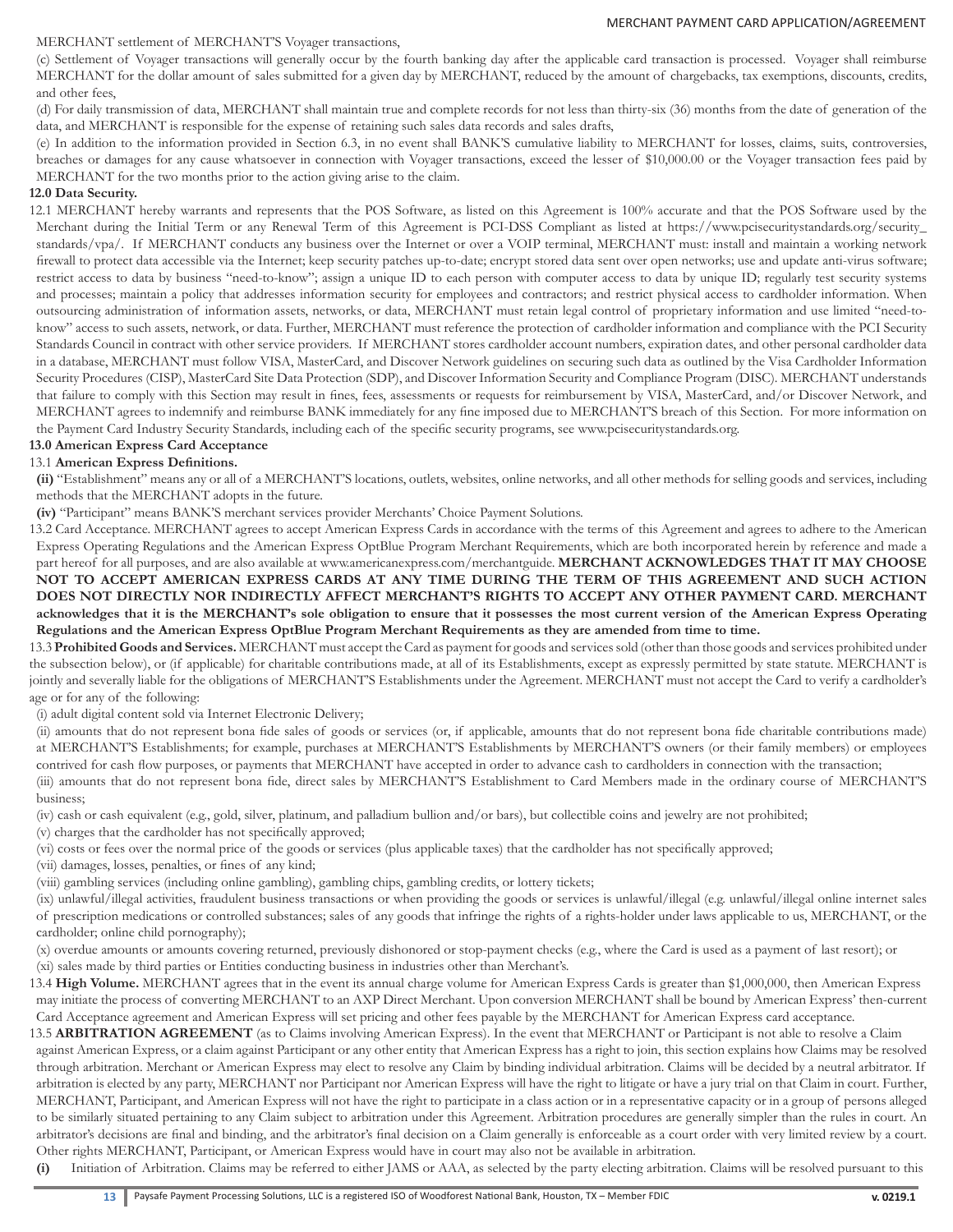Arbitration Agreement and the selected organization's rules in effect when the Claim is filed, except where those rules conflict with this Agreement. Contact JAMS or AAA to begin an arbitration or for other information. Claims may be referred to another arbitration organization if all parties agree in writing, if American Express selects the organization and MERCHANT selects the other within 30 days thereafter or if an arbitrator is appointed pursuant to section 5 of the Federal Arbitration Act, 9 U.S.C. §§ 1-16 (FAA). Any arbitration hearing will take place in the federal judicial district where MERCHANT'S headquarters is located or New York, NY, at MERCHANT'S election.

- **(ii)** Limitations on Arbitration. **If any party elects to resolve a Claim by arbitration, that Claim will be arbitrated on an individual basis. No Claim is to be arbitrated on a class or purported representative basis or on behalf of the general public or other persons allegedly similarly situated.** The arbitrator's authority is limited to Claims between MERCHANT, Participant, and American Express. An arbitration award and any judgment confirming it will apply only to the specific case brought by MERCHANT, Participant or American Express and cannot be used in any other case except to enforce the award as between MERCHANT, Participant and American Express. This prohibition is intended to, and does, preclude MERCHANT from participating in any action by any trade association or other organization against American Express. Notwithstanding any other provision in this Agreement, if any portion of these Limitations on Arbitration is found invalid or unenforceable, then the entire Arbitration Agreement (other than this sentence) will not apply, except that MERCHANT, Participant, and American Express do not waive the right to appeal that decision.
- **(iii)** Previously Filed Claims/No Waiver. MERCHANT, Participant, or American Express may elect to arbitrate any Claim that has been filed in court at any time before trial has begun or final judgment has been entered on the Claim. MERCHANT, Participant, or American Express may choose to delay enforcing or to not exercise rights under this Arbitration Agreement, including the right to elect to arbitrate a claim, without waiving the right to exercise or enforce those rights on any other occasion. For the avoidance of any confusion, and not to limit its scope, this section applies to any class-action lawsuit relating to the "Honor All Cards," "non-discrimination," or "no steering" provisions of the American Express Merchant Regulations, or any similar provisions of any prior American Express Card acceptance agreement, that was filed against American Express prior to the Effective Date of the Agreement to the extent that such claims are not already subject to arbitration pursuant to a prior agreement between MERCHANT and American Express.
- **(iv)** Arbitrator's Authority. The arbitrator will have the power and authority to award any relief that would have been available in court and that is authorized under this Agreement. The arbitrator has no power or authority to alter the Agreement or any of its separate provisions, including this arbitration agreement.
- **(v)** Split Proceedings for Equitable Relief. MERCHANT, Participant, or American Express may seek equitable relief in aid of arbitration prior to arbitration on the merits if necessary to preserve the status quo pending completion of the arbitration. This section shall be enforced by any court of competent jurisdiction, and the party seeking enforcement is entitled to seek an award of reasonable attorneys' fees and costs to be paid by the party against whom enforcement is ordered.
- **(vi)** Small Claims. American Express will not elect arbitration for any Claim MERCHANT properly files in a small claims court so long as the Claim seeks individual relief only and is pending only in that court.
- **(vii)** Governing Law/Arbitration Procedures/Entry of Judgment. This Arbitration Agreement is made pursuant to a transaction involving interstate commerce and is governed by the FAA. The arbitrator shall apply New York law and applicable statutes of limitations and honor claims of privilege recognized by law. The arbitrator shall apply the rules of the arbitration organization selected, as applicable to matters relating to evidence and discovery, not federal or any state rules of procedure or evidence, provided that any party may ask the arbitrator to expand discovery by making a written request, to which the other parties will have 15 days to respond before the arbitrator rules on the request. If MERCHANT'S Claim is for \$10,000 or less, MERCHANT may choose whether the arbitration will be conducted solely based on documents submitted to the arbitrator, through a telephonic hearing, or by an in-person hearing under the rules of the selected arbitration organization. At the timely request of a party, the arbitrator will provide a written opinion explaining his/her award. The arbitrator's decision will be final and binding, except for any rights of appeal provided by the FAA. Judgment on an award rendered by the arbitrator may be entered in any state or federal court in the federal judicial district where MERCHANT'S headquarters or MERCHANT'S assets are located.
- **(viii)** Confidentiality. The arbitration proceeding and all information submitted, relating to or presented in connection with or during the proceeding, shall be deemed confidential information not to be disclosed to any person not a party to the arbitration. All communications, whether written or oral, made in the course of or in connection with the Claim and its resolution, by or on behalf of any party or by the arbitrator or a mediator, including any arbitration award or judgment related thereto, are confidential and inadmissible for any purpose, including impeachment or estoppel, in any other litigation or proceeding; provided, however, that evidence shall not be rendered inadmissible or non-discoverable solely as a result of its use in the arbitration.
- **(ix)** Costs of Arbitration Proceedings. Merchant will be responsible for paying MERCHANT'S share of any arbitration fees (including filing, administrative, hearing or other fees), but only up to the amount of the filing fees MERCHANT would have incurred if MERCHANT had brought a claim in court. American Express will be responsible for any additional arbitration fees. At MERCHANT'S written request, American Express will consider in good faith making a temporary advance of MERCHANT'S share of any arbitration fees, or paying for the reasonable fees of an expert appointed by the arbitrator for good cause.
- **(x)** Additional Arbitration Awards. If the arbitrator rules in MERCHANT'S favor against American Express for an amount greater than any final settlement offer American Express made before arbitration, the arbitrator's award will include: (1) any money to which MERCHANT is entitled as determined by the arbitrator, but in no case less than \$5,000; and (2) any reasonable attorneys' fees, costs and expert and other witness fees incurred by MERCHANT.
- **(xi)** Definitions. For purposes of this section 13.4 only, (i) "American Express" includes its Affiliates, licensees, predecessors, successors, or assigns, any purchasers of any receivables, and all agents, directors, and representatives of any of the foregoing, (ii) "MERCHANT" includes Merchant's Affiliates, licensees, predecessors, successors, or assigns, any purchasers of any receivables and all agents, directors, and representatives of any of the foregoing, and (iii) "Claim" means any allegation of an entitlement to relief, whether damages, injunctive or any other form of relief, against American Express or against Participant or any other entity that American Express has the right to join, including, a transaction using an American Express product or network or regarding an American Express policy or procedure.

# 13.6 **Treatment of the American Express Brand**. Except as expressly permitted by Applicable Law, Merchant must not:

- **(i)** indicate or imply that it prefers, directly or indirectly, any Other Payment Products over the Card,
- **(ii)** try to dissuade Card Members from using the Card,
- **(iii)** criticize or mischaracterize the Card or any of American Express' services or programs,
- **(iv)** try to persuade or prompt Card Members to use any Other Payment Products or any other method of payment (e.g., payment by check),
- **(v)** impose any restrictions, conditions, disadvantages or fees when the Card is accepted that are not imposed equally on all Other Payment Products, except for electronic funds transfer, or cash and check,
- **(vi)** suggest or require Card Members to waive their right to dispute any Transaction,
- **(vii)** engage in activities that harm the American Express business or the American Express Brand (or both),
- **(viii)** promote any Other Payment Products (except Merchant's own private label card that Merchant issues for use solely at Merchant's Establishments) more actively than Merchant promote the Card, or

**(ix)** convert the currency of the original sale Transaction to another currency when requesting Authorization or submitting Transactions (or both).

MERCHANT may offer discounts or in-kind incentives from MERCHANT'S regular prices for payments in cash, ACH funds transfer, check, debit card or credit/